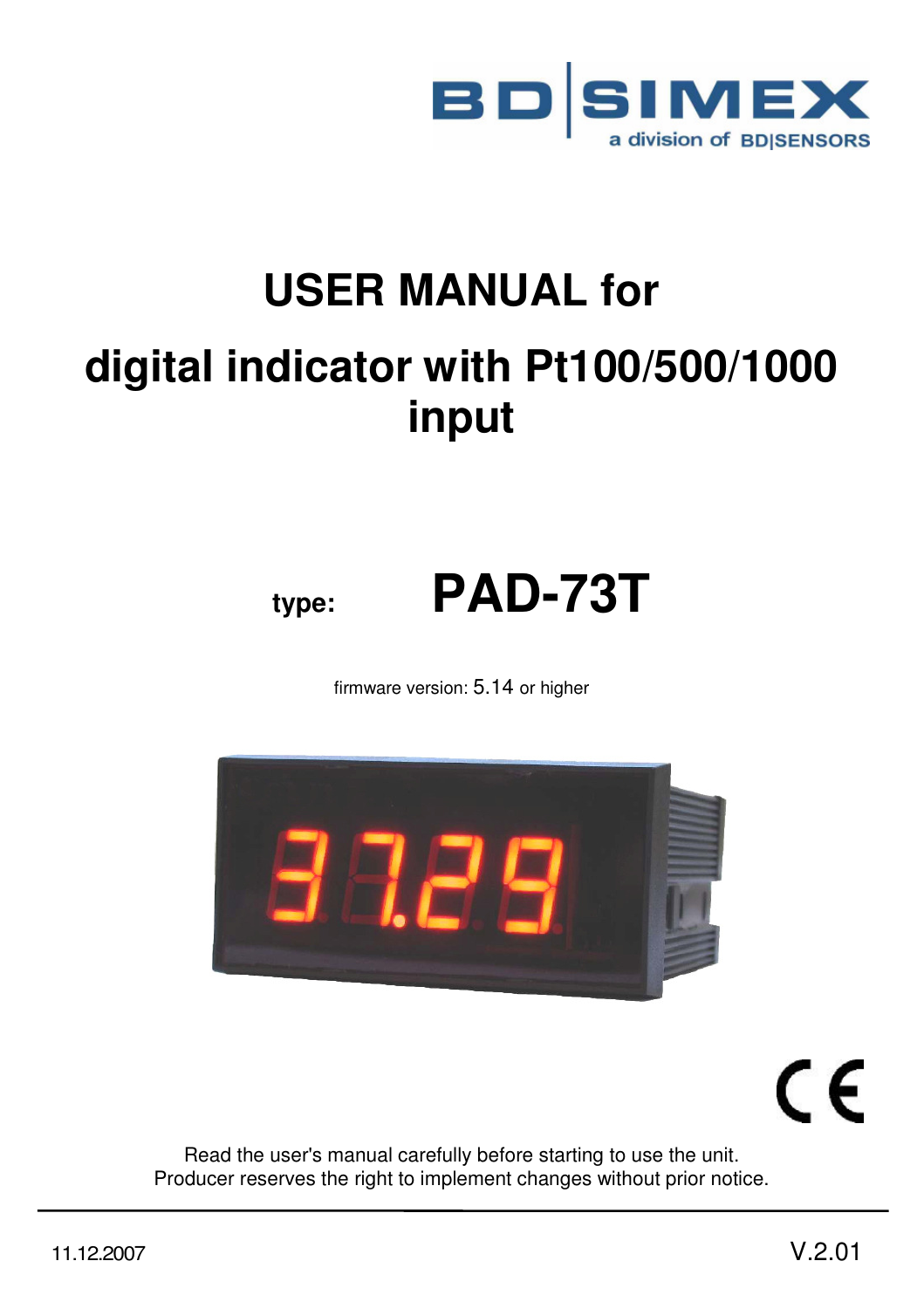# **CONTENTS**

| 5. DESCRIPTION OF IR REMOTE CONTROLLER AND CONTROL SOFTWARE PUSH-BUTTONS 12 |  |
|-----------------------------------------------------------------------------|--|
|                                                                             |  |
|                                                                             |  |
|                                                                             |  |
|                                                                             |  |
|                                                                             |  |
|                                                                             |  |
|                                                                             |  |
|                                                                             |  |
|                                                                             |  |
|                                                                             |  |
|                                                                             |  |
|                                                                             |  |
|                                                                             |  |
|                                                                             |  |
|                                                                             |  |
|                                                                             |  |
|                                                                             |  |
|                                                                             |  |
|                                                                             |  |
|                                                                             |  |
|                                                                             |  |
|                                                                             |  |
|                                                                             |  |
|                                                                             |  |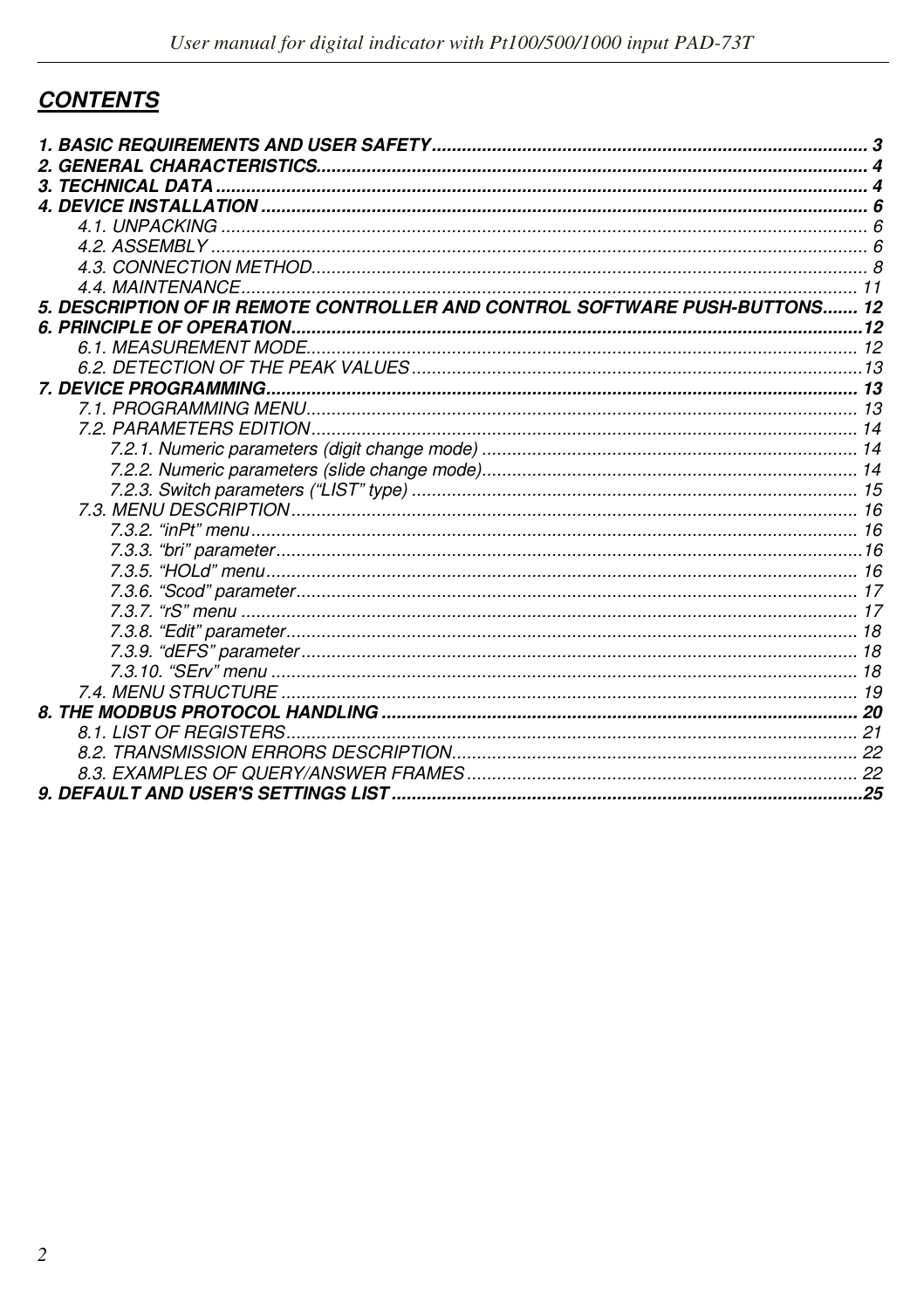#### *Explanation of symbols used in the manual:*



*- This symbol denotes especially important guidelines concerning the installation and operation of the device. Not complying with the guidelines denoted by this symbol may cause an accident, damage or equipment destruction.*

#### *IF THE DEVICE IS NOT USED ACCORDING TO THE MANUAL THE USER IS RESPONSIBLE FOR POSSIBLE DAMAGES.*



*- This symbol denotes especially important characteristics of the unit. Read any information regarding this symbol carefully* 

# *1. BASIC REQUIREMENTS AND USER SAFETY*



- **The manufacturer is not responsible for any damages caused by inappropriate installation, not maintaining the proper technical condition and using the unit against its destination.** 

- Installation should be conducted by qualified personnel. During installation all available safety requirements should be considered. The fitter is responsible for executing the installation according to this manual, local safety and EMC regulations.

- The unit must be properly set-up, according to the application. Incorrect configuration can cause defective operation, which can lead to unit damage or an accident.

- **If in the case of a defect of unit operation there is a risk of a serious threat to the safety of people or property additional, independent systems and solutions to prevent such a threat must be used.** 

- **The unit uses dangerous voltage that can cause a lethal accident. The unit must be switched off and disconnected from the power supply prior to starting installation of troubleshooting (in the case of malfunction).** 

- Neighbouring and mating equipment must meet the requirements of appropriate standards and regulations concerning safety and be equipped with adequate antiovervoltage and anti-interference filters.

- **Do not attempt to disassemble, repair or modify the unit yourself. The unit has no user serviceable parts. Units, in which a defect was stated must be disconnected and submitted for repairs at an authorized service centre.** 



- In order to minimize fire or electric shock hazard, the unit must be protected against atmospheric precipitation and excessive humidity.

- Do not use the unit in areas threatened with excessive shocks, vibrations, dust, humidity, corrosive gasses and oils.

- Do not use the unit in explosion hazard areas.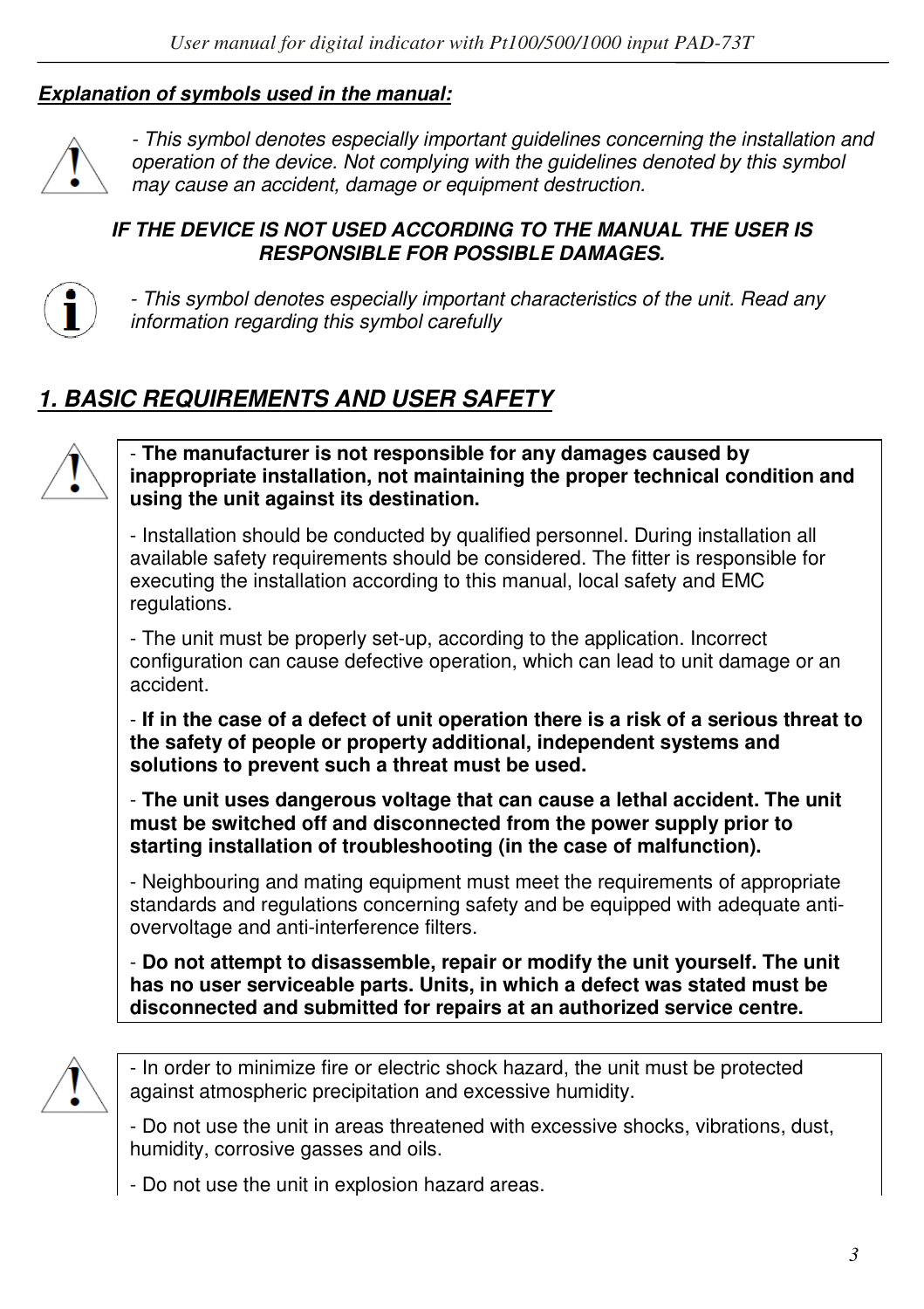

- Do not use the unit in areas with significant temperature variations, exposed to condensation or icing.

- Do not use the unit in areas exposed to direct sunlight.

- Make sure that the ambient temperature (e.g. inside the control box) does not exceed the recommended values. In such cases forced cooling of the unit must be considered (e.g. by using a ventilator).



**The unit is designed for operation in an industrial environment and must not be used in a household environment or similar.** 

# *2. GENERAL CHARACTERISTICS*

The **PAD-73T** is a simple digital panel indicator, equipped with Pt 100/Pt 500/Pt 1000 type input, with automatic connection recognition (two, three or four wire sensor). The measurement range spans from -100  $\degree$ C to +600  $\degree$ C, and input is fully linearised accordingly to PN-EN60751+A2:1999 standard. Result is showed on 4-digit LED display. Device **PAD-73T** is equipped with RS-485 / Modbus RTU communication interface.

The parameters (offset, baud rate) can be selected while ordering. The device can be configured via IR remote controller or optionally by PC via RS-485 interface, or using simple RS-232 to IR converter. Over more communication interface RS-485 enables data transmission in any monitoring system equipped witch Modbus RTU protocol.

Easy assembling, small dimensions, precision and reliability are the basic trumps of **PAD-73T**  indicators.

IR remote controller is not a part of the **PAD-73T** and must be ordered separately.

# *3. TECHNICAL DATA*

| Power supply voltage                               | 230 $V_{AC}$ ± 10 %; 50 ÷ 60 Hz                                                                                                               |
|----------------------------------------------------|-----------------------------------------------------------------------------------------------------------------------------------------------|
| (depending on version)                             | or 110 $V_{AC}$ ± 10 %; 50 ÷ 60 Hz                                                                                                            |
| External fuse (required)<br>Power consumption max. | or 24 $V_{DC}$ (not separated)<br>T - type, max. 2 A<br>max. 1.5 VA @ 230 V <sub>AC</sub> and @ 110 V <sub>AC</sub><br>max. 1 W @ 24 $V_{DC}$ |
| Measurement input                                  | Pt 100/ Pt 500/Pt 1000 type with automatic connection<br>recognition (2-, 3- or 4-wires)                                                      |
| Measurement range                                  | $-100 °C \div +600 °C$                                                                                                                        |
| Measurement accuracy                               | $\pm$ 0.25 % $\pm$ one digit                                                                                                                  |
| Measurement wires resistance                       | max. 20 $\Omega$ (every wire)                                                                                                                 |
| Display range                                      | $-999 \div 9999$ , plus decimal point                                                                                                         |
| Accepted prolonged input overload                  | 20%                                                                                                                                           |
| Communication interface                            | RS-485, 8N1 and 8N2, Modbus RTU, not separated                                                                                                |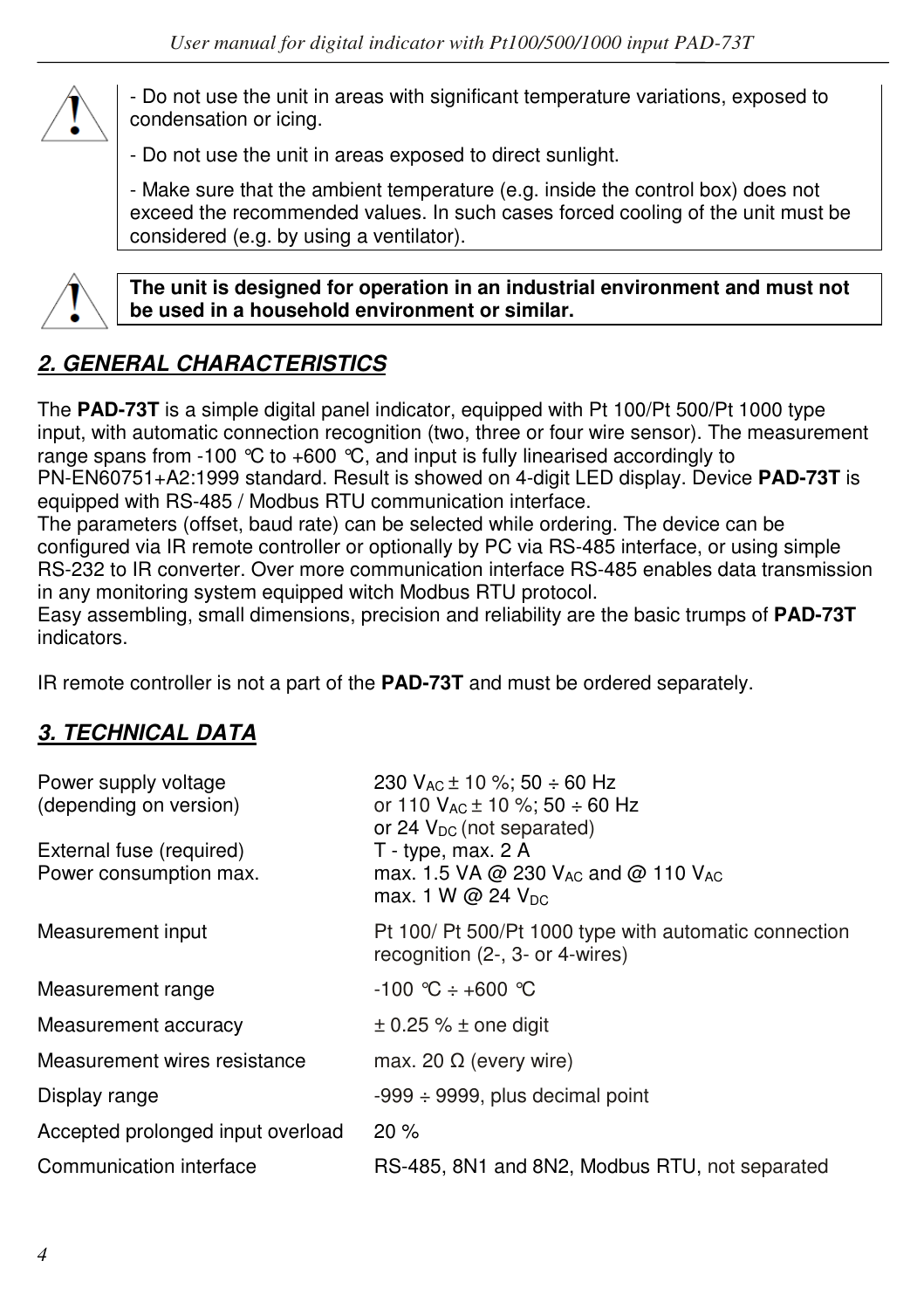| Baud rate                                              | 1200 bit/sec $\div$ 115200 bit/sec                                                                                               |
|--------------------------------------------------------|----------------------------------------------------------------------------------------------------------------------------------|
| Display                                                | LED, 4 digit, 13mm height, red                                                                                                   |
| Data memory                                            | non-volatile memory, EEPROM type                                                                                                 |
| Protection level                                       | IP 40 (from front)<br>IP 20 (housing and connection clips)                                                                       |
| Housing type<br>Housing material<br>Housing dimensions | panel<br>NORYL - UL94V-0<br>for 24 $V_{DC}$ version: 72 x 36 x 77 mm<br>for 230 $V_{DC}$ version: 72 x 36 x 94 mm                |
| Mounting hole                                          | 67 x 32.5 mm                                                                                                                     |
| Assembly depth                                         | for 24 V <sub>DC</sub> version: min. 78 mm<br>for 230 $V_{DC}$ version: min. 95 mm                                               |
| Panel thickness                                        | max. 5 mm                                                                                                                        |
| Operating temperature<br>(depending on version)        | 0 °C to +50 °C<br>or -20 $^{\circ}$ C to +50 $^{\circ}$ C                                                                        |
| Storage temperature<br>(depending on version)          | $-10$ °C to $+70$ °C<br>or -20 $^{\circ}$ C to +70 $^{\circ}$ C                                                                  |
| Humidity<br>Altitude                                   | 5 to 90 % no condensation<br>up to 2000 meters above sea level                                                                   |
| Screws tightening max. torque                          | $0.5$ Nm                                                                                                                         |
| Max. connection leads diameter                         | $2.5$ mm <sup>2</sup>                                                                                                            |
| Safety requirements                                    | according to: PN-EN 61010-1<br>installation category: II<br>pollution degree: 2<br>voltage in relation to ground: 300 VAC        |
|                                                        | insulation resistance: $>20$ M $\Omega$<br>insulation strength between power supply and<br>input/output terminal: 1min. @ 2300 V |

EMC according to: PN-EN 61326



**This is a class A unit. In housing or a similar area it can cause radio frequency interference. In such cases the user can be requested to use appropriate preventive measures.**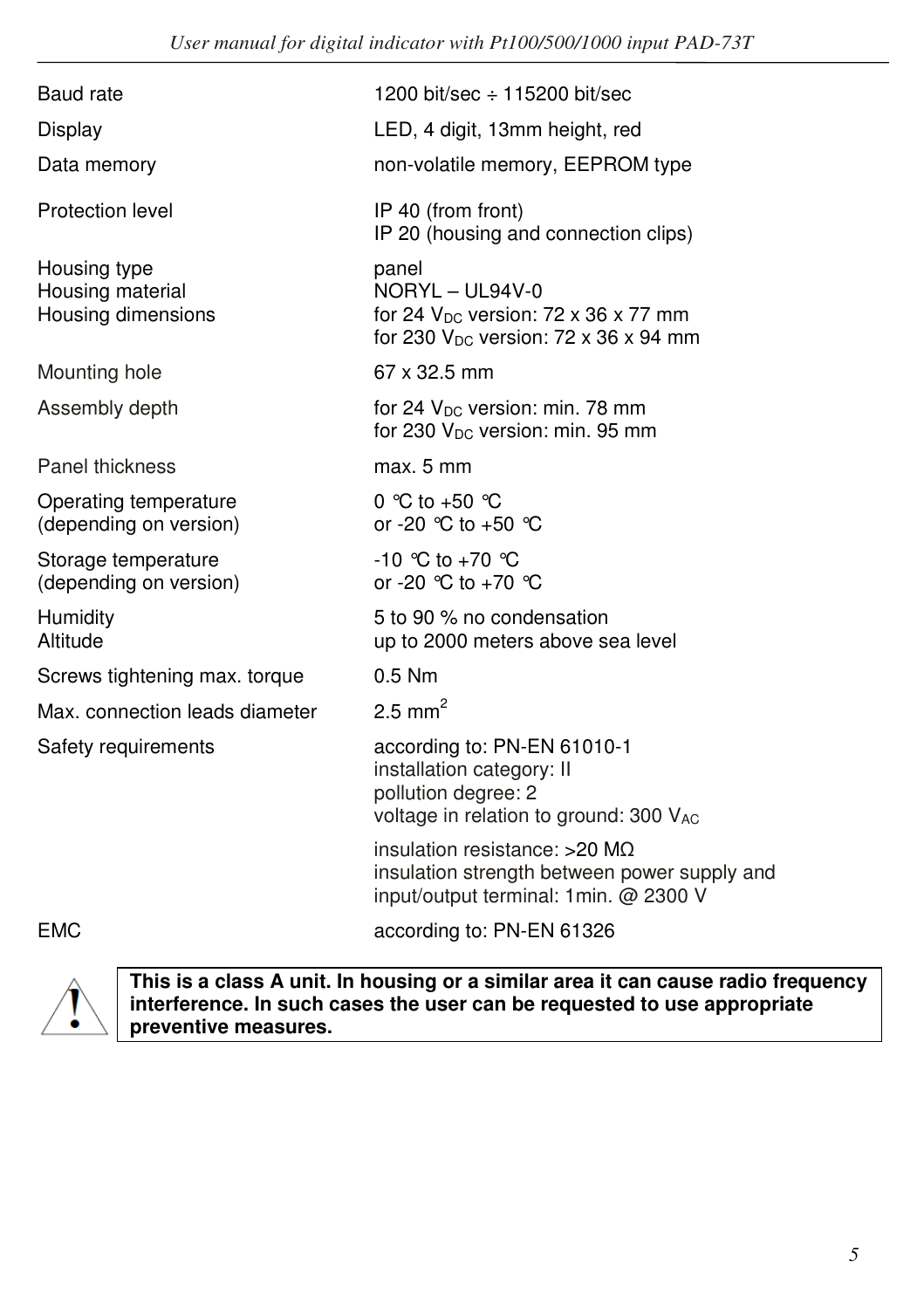# *4. DEVICE INSTALLATION*

The unit has been designed and manufactured in a way assuring a high level of user safety and resistance to interference occurring in a typical industrial environment. In order to take full advantage of these characteristics installation of the unit must be conducted correctly and according to the local regulations.



- Read the basic safety requirements on page 3 prior to starting the installation.

- Ensure that the power supply network voltage corresponds to the nominal voltage stated on the unit's identification label.

- The load must correspond to the requirements listed in the technical data.

- All installation works must be conducted with a disconnected power supply.

- Protecting the power supply clamps against unauthorized persons must be taken into consideration.

# *4.1. UNPACKING*

After removing the unit from the protective packaging, check for transportation damage. Any transportation damage must be immediately reported to the carrier. Also, write down the unit serial number on the housing and report the damage to the manufacturer.

Attached with the unit please find:

- user's manual,
- warranty,
- assembly brackets 2 pieces.

# *4.2. ASSEMBLY*



- The unit is designed for mounting indoor inside housings (control panel, switchboard) assuring appropriate protection against electric impulse waves. Metal housing must be connected to the grounding in a way complying with the governing regulations.

- Disconnect the power supply prior to starting assembly.

- Check the correctness of the performed connections prior to switching the unit on.



In order to assembly the unit, a  $67 \times 32.5$  mm mounting hole (Figure 4.1) must be prepared. The thickness of the material of which the panel is made must not exceed 5 mm. Place the unit in the mounting hole inserting it from the front side of the panel, and then fix it using the brackets (Figure 4.2). The minimum distances between assembly holes' axes - due to the thermal and mechanical conditions of operation are 91 mm x 57mm (Figure 4.3).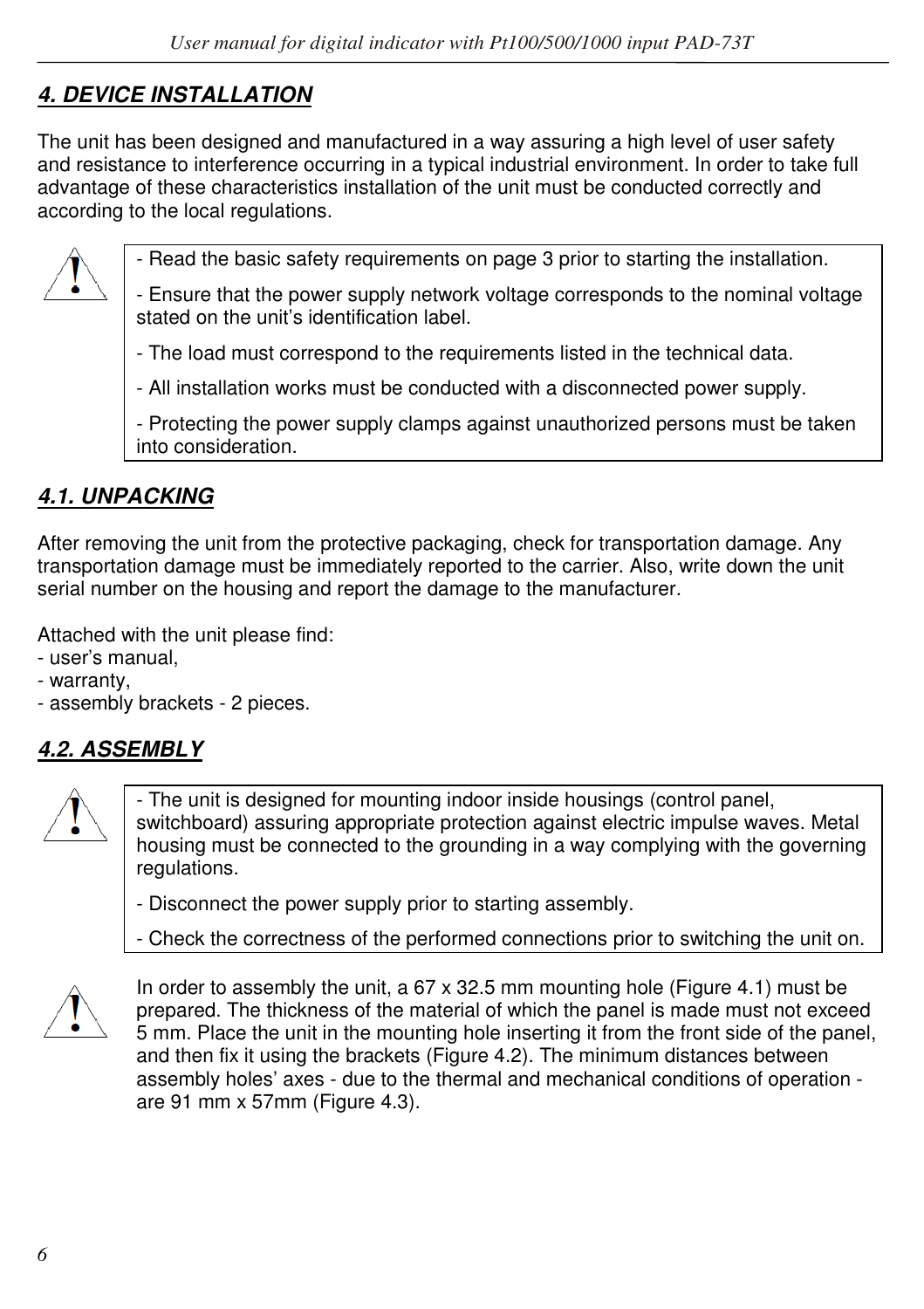

*Figure 4.1. Mounting hole dimensions* 



*Figure 4.2. Installing of brackets, and dimensions of connectors.*



*Figure 4.3. Minimum distances when assembly of a number of units*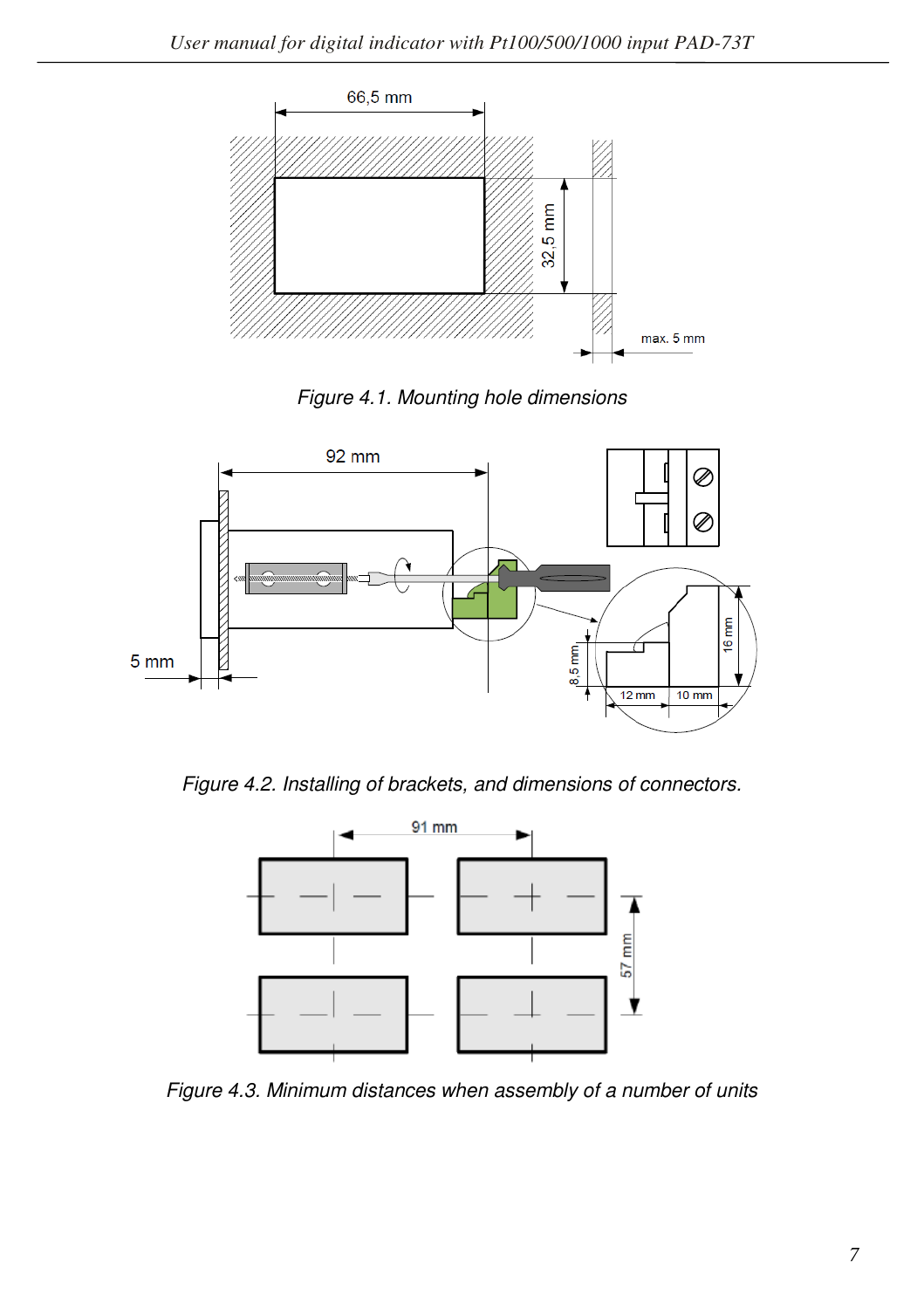# *4.3. CONNECTION METHOD*

#### *Caution*



- Installation should be conducted by qualified personnel. During installation all available safety requirements should be considered. The fitter is responsible for executing the installation according to this manual, local safety and EMC regulations.

- The unit is not equipped with an internal fuse or power supply circuit breaker. Because of this an external time-delay cut-out fuse with minimal possible nominal current value must be used (recommended bipolar, max. 2 A) and a power supply circuit-breaker located near the unit. In the case of using a monopolar fuse it must be mounted on the phase cable (L).

- The power supply network cable diameter must be selected in such a way that in the case of a short circuit of the cable from the side of the unit the cable shall be protected against destruction with an electrical installation fuse.

- Wiring must meet appropriate standards and local regulations and laws.

- In order to secure against accidental short circuit the connection cables must be terminated with appropriate insulated cable tips.

- Tighten the clamping screws. The recommended tightening torque is 0.5 Nm. Loose screws can cause fire or defective operation. Over tightening can lead to damaging the connections inside the units and breaking the thread.

- In the case of the unit being fitted with separable clamps they should be inserted into appropriate connectors in the unit, even if they are not used for any connections.

#### **- Unused clamps (marked as n.c.) must not be used for connecting any connecting cables (e.g. as bridges), because this can cause damage to the equipment or electric shock.**

- If the unit is equipped with housing, covers and sealing packing, protecting against water intrusion, pay special attention to their correct tightening or clamping. In the case of any doubt consider using additional preventive measures (covers, roofing, seals, etc.). Carelessly executed assembly can increase the risk of electric shock.

- After the installation is completed do not touch the unit's connections when it is switched on, because it carries the risk of electrical shock.

#### **Due to possible significant interference in industrial installations appropriate measures assuring correct operation of the unit must be applied. To avoid the unit of improper indications keep recommendations listed below.**

- Avoid common (parallel) leading of signal cables and transmission cables together with power supply cables and cables controlling induction loads (e.g. contactors). Such cables should cross at a right angle.
- Contactor coils and induction loads should be equipped with anti-interference protection systems, e.g. RC-type.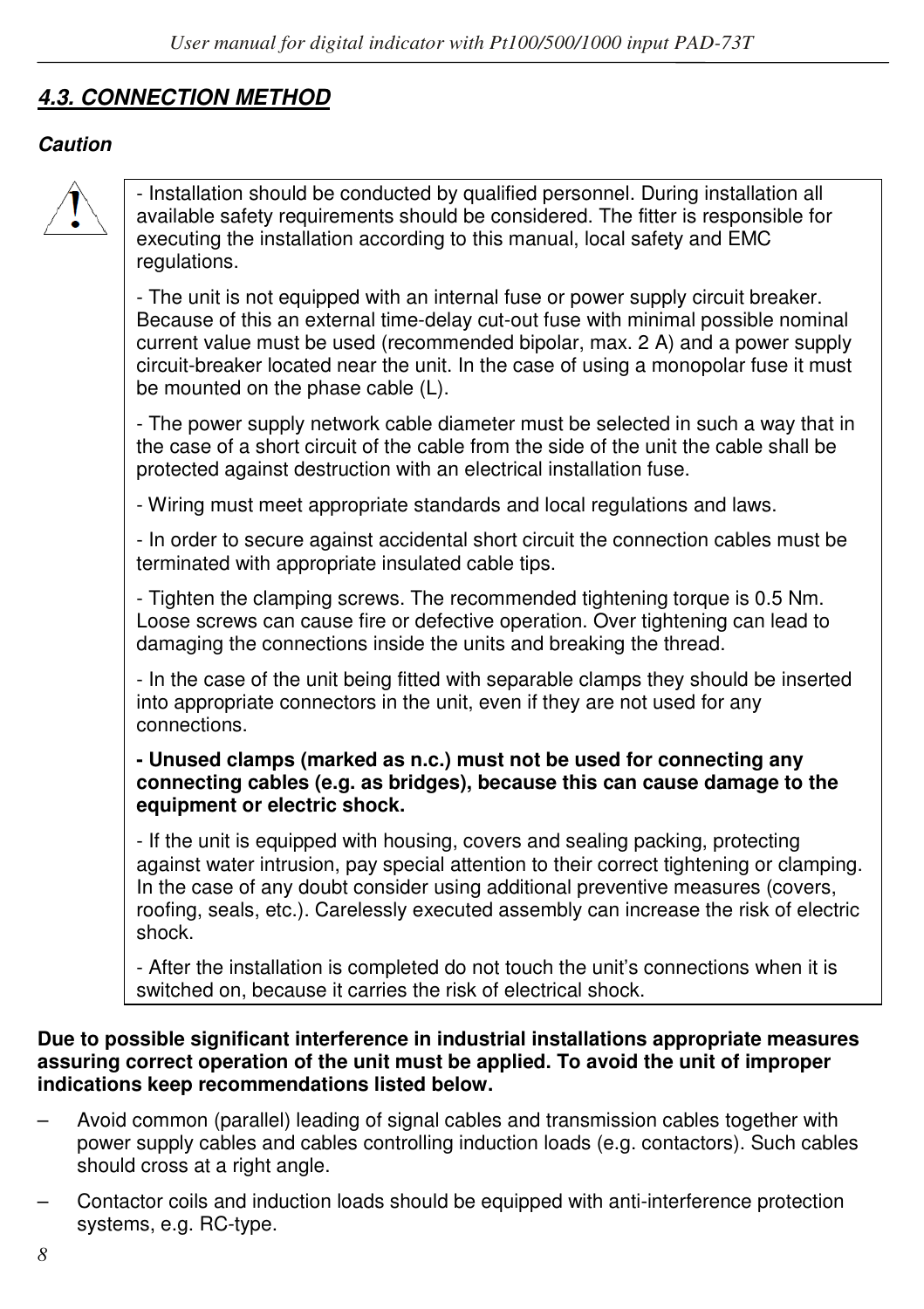- Use of screened signal cables is recommended. Signal cable screens should be connected to the earthing only at one of the ends of the screened cable.
- In the case of magnetically induced interference the use of twisted couples of signal cables (so-called "spirals") is recommended. The spiral (best if shielded) must be used with RS-485 serial transmission connections.
- In the case of interference from the power supply side the use of appropriate anti-interference filters is recommended. Bear in mind that the connection between the filter and the unit should be as short as possible and the metal housing of the filter must be connected to the earthing with largest possible surface. The cables connected to the filter output must not run in parallel with cables with interference (e.g. circuits controlling relays or contactors).

Connections of power supply voltage and measurement signals are executed using the screw connections on the back of the unit's housing.



*Figure 4.4. Method of cable insulation replacing and cable terminals*



*Figure 4.5. Terminals description*



**All connections must be made while power supply is disconnected!**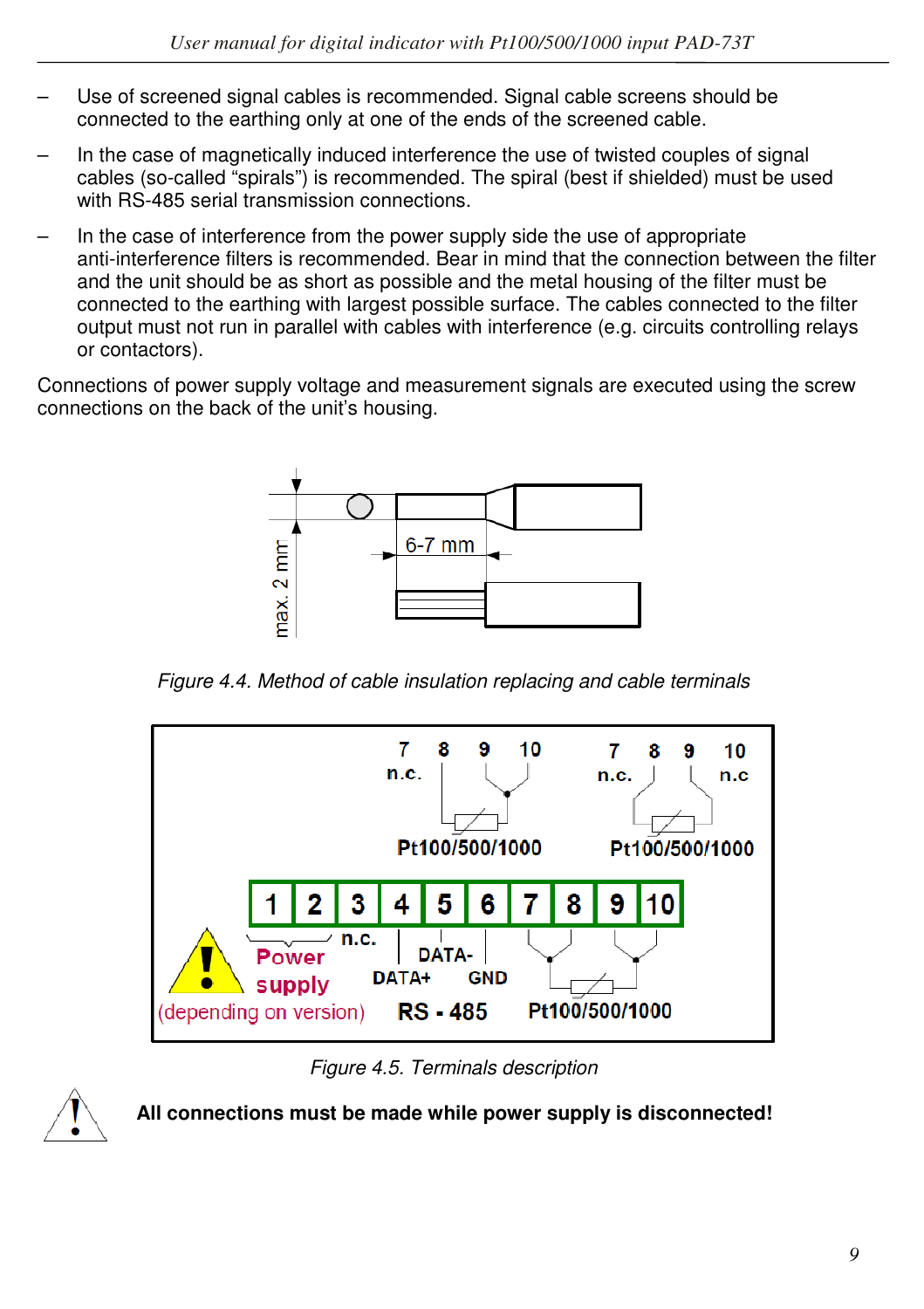

*Figure 4.6. Connection of power supply a) for 230 VAC version; b) for 24 VDC version*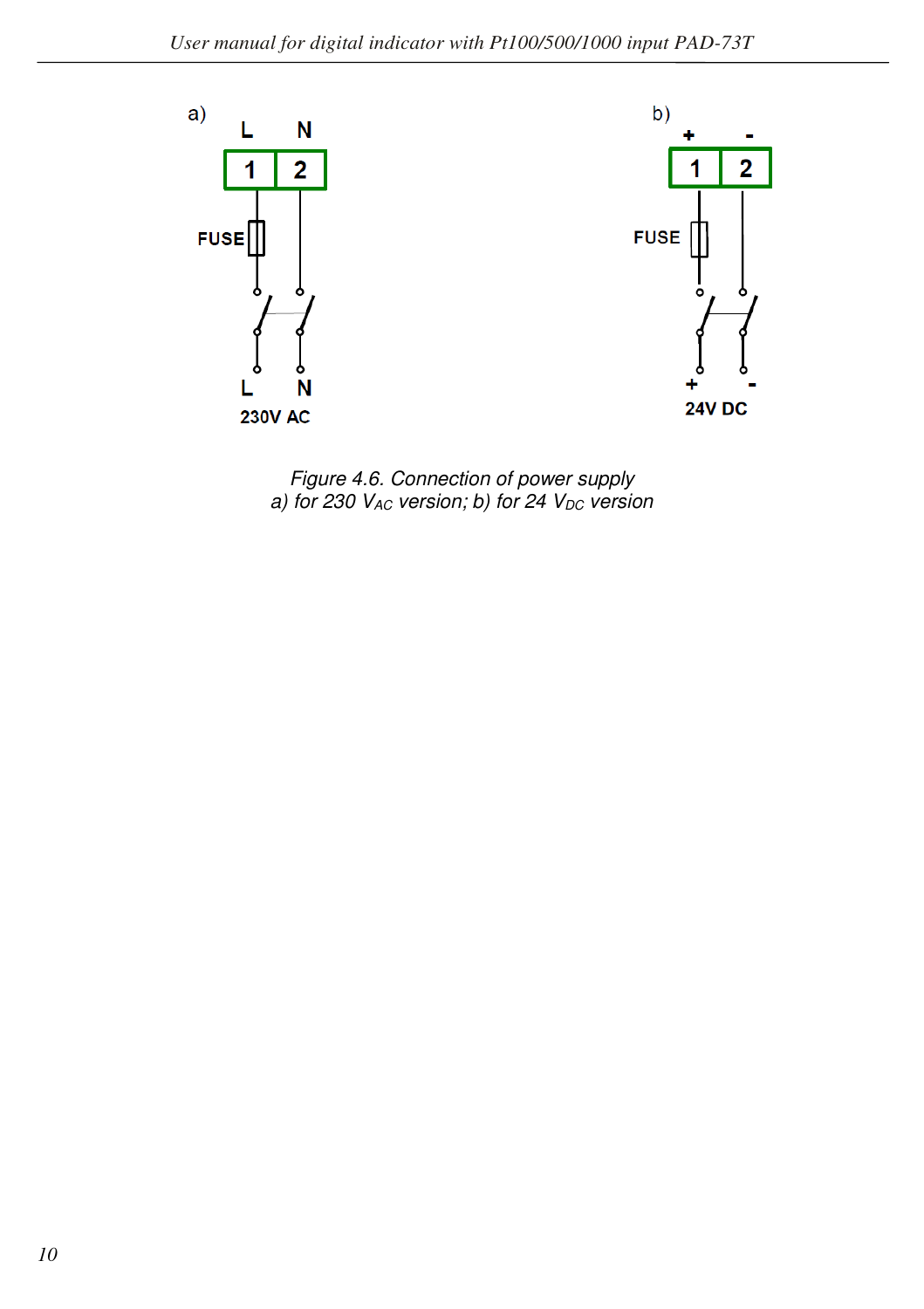Temperature sensor can be connected to the device in typical 4-wire circuit (Figure 4.7 a), 3-wire circuit (Figure 4.7 b) or 2-wire circuit (Figure 4.7 c). Due to precision of measurement 4-wire circuit is recommended.



If 2-wire circuit is used, the resistance of wires should be as small as possible, to avoid of measurement errors. Measured value can be corrected (constant correction) using "**toFS**" parameter from menu "**inPt**". Due to low precision 2-wire connection is not recommended.

When 4- or 2-wires connection is used, the resistance of particular wires (Ra ÷ Rd) **CAN BE DIFFERENT.** When 3-wires connection is used, the resistance of particular wires  $(Ra \div Rd)$ **MUST BE IDENTICAL** to enable proper compensation of it's resistance. The resistance of particular wire **should not be greater than 20** Ω**.** 



*Figure. 4.7. Connection of sensors: a) 4-wires circuit; b) 3-wires circuit; c) 2-wires circuit;* 



The connection circuit should not be changed while unit is powered. Every change of connection while the unit is powered causes measurement errors by several seconds after change.

# *4.4. MAINTENANCE*

The unit does not have any internal replaceable or adjustable components available to the user. Pay attention to the ambient temperature in the room where the unit is operating. Excessively high temperatures cause faster ageing of the internal components and shorten the fault-free time of unit operation.

In cases where the unit gets dirty do not clean with solvents. For cleaning use warm water with small amount of detergent or in the case of more significant contamination ethyl or isopropyl alcohol.



Using any other agents can cause permanent damage to the housing.



Product marked with this symbol should not be placed in municipal waste. Please check local regulations for disposal and electronic products.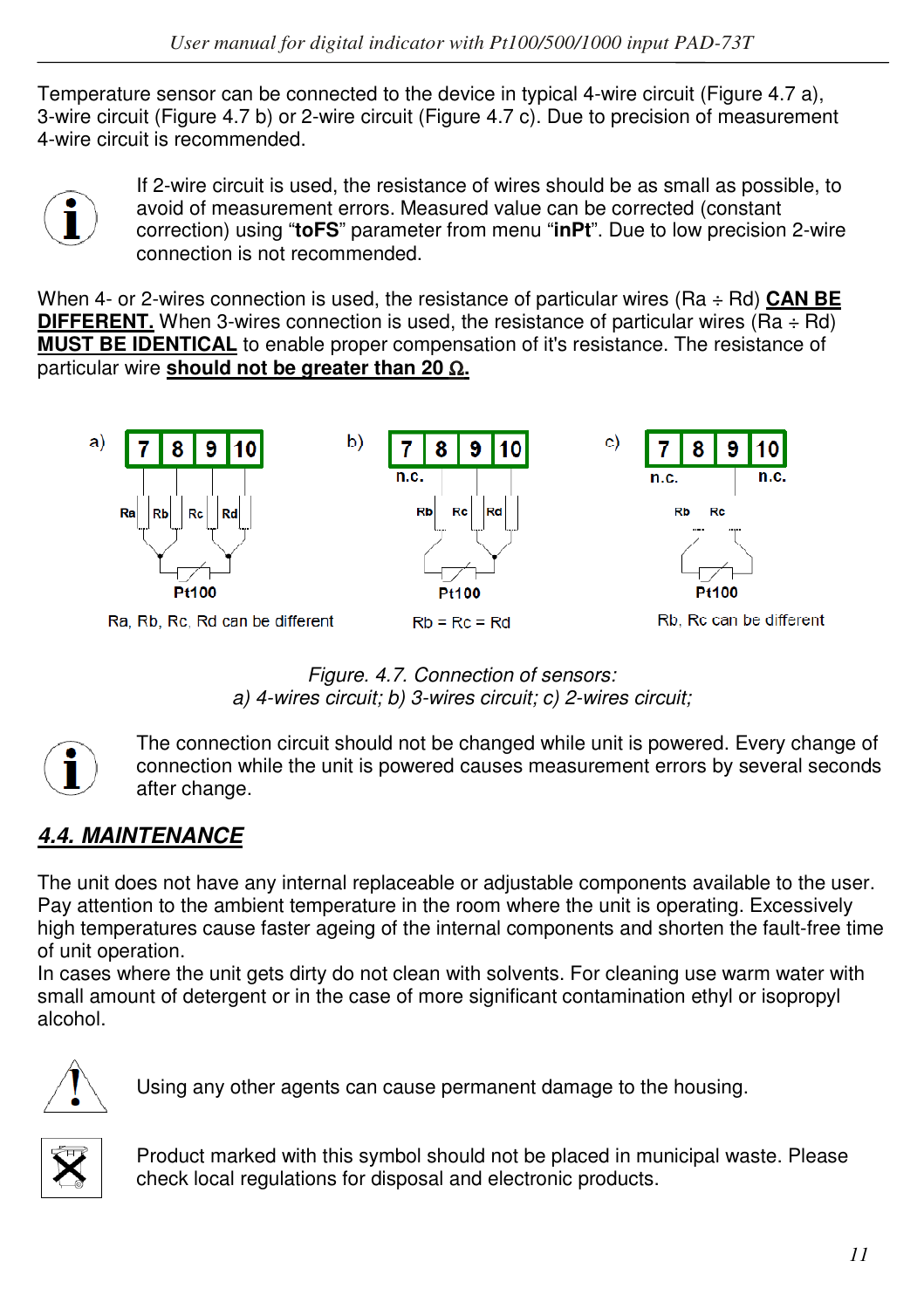### *5. DESCRIPTION OF IR REMOTE CONTROLLER AND CONTROL SOFTWARE PUSH-BUTTONS*



#### *Symbols and functions of push-buttons:*

| <b>ESC</b><br><b>MENU</b> | Symbol used in the manual: [ESC/MENU]<br>Functions:<br>• Enter to main menu (press and hold by at least 2 sec.)<br>• Exit the current level and Enter to previous menu (or measure mode)<br>• Cancel the changes made in parameter being edited |
|---------------------------|-------------------------------------------------------------------------------------------------------------------------------------------------------------------------------------------------------------------------------------------------|
| <b>ENTER</b>              | Symbol used in the manual: [ENTER]<br>Functions:<br>• Start to edit the parameter<br>• Enter to the sub-menu,<br>• Confirmation of changes made in parameter being edited                                                                       |
|                           | Symbol used in the manual: [^] [v]<br>Functions:<br>• Change of the present menu,<br>• Modification of the parameter value,                                                                                                                     |

• Change of the display mode.

# *6. PRINCIPLE OF OPERATION*

After turning the power supply on, device ID and software version are showed on the display, next the controller goes to the measurement mode.

# *6.1. MEASUREMENT MODE*



Configuration of the device (via menu or RS-485 interface) **do not stops measures.**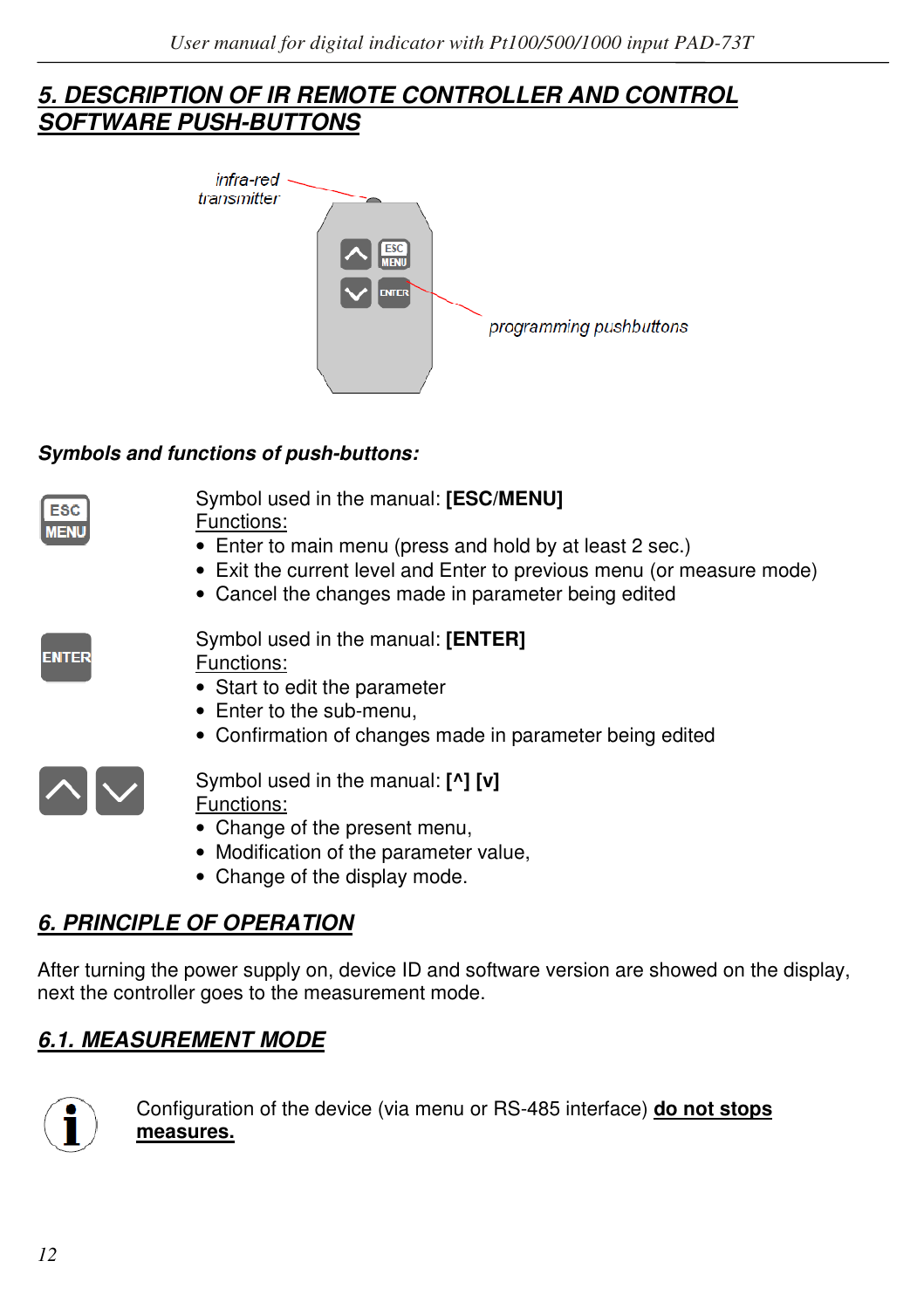# *6.2. DETECTION OF THE PEAK VALUES*

The **PAD-73T** controller is equipped with peaks detection function. It can detect a peaks of the input signal and display their values. Presets connected with this function are placed in **"HOLd"**  menu (see description of *"HOLd" menu*). The detection of the peak can be done if the measured signal raises and drops of value at least equal to parameter **"PEA"**. Detected peaks are displayed during the time defined by parameter **"timE"**. If a new peak will be detected while one is displayed, this new peak will be displayed and display time counter will be cleared (Figure 6.1). If no peaks are detected while time **"timE"** elapses**,** device starts to show the current value of input signal again.



*Figure 6.1. Process of peaks detection* 

# *7. DEVICE PROGRAMMING*

The device menu allow user to set all parameters connected to operation of measurement input, control modes, critical situations behaviour, communication via RS-485 and access settings. The meaning of the particular parameters is described in paragraph *MENU DESCRIPTION*.

# *7.1. PROGRAMMING MENU*

To enter main menu (being in the measurement mode) operator must to press and hold at least 2 sec. **[ESC/MENU]** button.

If the user password is defined (see parameter **"Scod"**), operator have to enter correct one before proceeding to menu options. Entering of the passwords is similar to the edition of numeric parameters (see: *PARAMETERS EDITION*), however presently editing digit is showed only on the display, other digits are replaced by "**-**" sign.

After entering of last digit of the password first menu position will be displayed (if the password is correct) or warning "**Err**" in other case.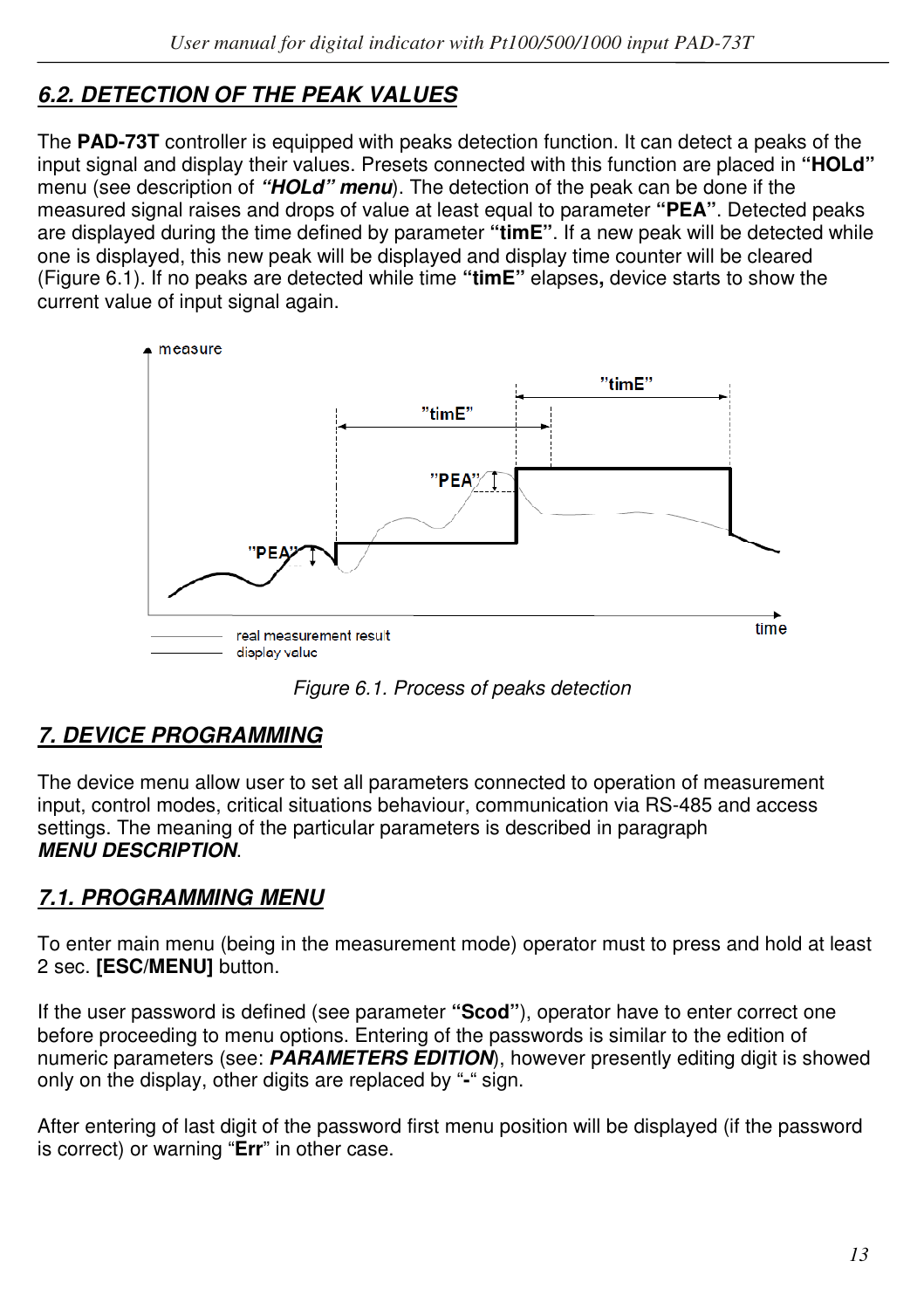#### *Functions of the buttons while sub-menu and parameters choice:*



Selection of sub-menu or parameter for editing. Name of selected item (sub-menu or parameter) is displayed.

Operation of **[ENTER]** button depend on present menu position:

- if the name of some sub-menu is displayed enter this sub-menu; name of the first parameter (or next level sub-menu) is displayed,
- if the name of some parameter is displayed enter the edition of this parameter; present value of the parameter is displayed,

| ______ |  |
|--------|--|

**ENTER** 

**[ESC/MENU]** button allow user to exit present menu level and goes to upper level menu (or measurement mode).



After about 1 min. since last use of the buttons, device exits the menu mode and returns to the measurement mode (only if no parameters are in editing mode).

# *7.2. PARAMETERS EDITION*

To start edition of any parameter user should select name of desired one using **[^] [v]** buttons and then press **[ENTER]**.

### *7.2.1. Numeric parameters (digit change mode)*

Numerical parameters are displayed as decimal numbers. The mode of its new value entering depends on chosen edit method (see parameter **"Edit"**).

In mode "by digit" (**"Edit"**=**"dig"**) pressing one of the keys **[^]** or **[v]** causes change of current position (flashing digit) or the sign (+/-). Short pressing of the **[ENTER]** button causes change of the position (digit).

Press **[ENTER]** at least 2 seconds to accept the changes, after that question **"SEt?"** is displayed, and user must to confirm (or cancel) the changes. To conform changes (and story it in EEPROM) press **[ENTER]** button shortly after **"SEt?"** is displayed. To cancel the changes press **[ESC]** button shortly after **"SEt?"** is displayed. After that device returns to the menu.

#### *7.2.2. Numeric parameters (slide change mode)*

In "slide change" mode (**"Edit"="Slid"**), buttons **[^]** and **[v]** has different functions.

To increase edited value press (or press and hold) **[^]** button only, the increasing became quickest as long as button **[^]** is pressed. To slow down the increasing, button **[v]** can be used. If **[v]** is pressed shortly (and button **[^]** is still pressed), increasing slow down for a moment only, if **[v]** is pressed and held while button **[^]** is still pressed the increasing slow down and will be kept on lower speed.

To decrease edited value press (or press and hold) **[v]** button only. The decreasing became quickest as long as button **[v]** is pressed. To slow down the decreasing, button **[^]** can be used. If **[^]** is pressed shortly (and button **[v]** is still pressed), decreasing slow down for a moment only, if **[^]** is pressed and held while button **[v]** is still pressed the decreasing slow down and will be kept on lower speed.

Press **[ENTER]** at least 2 seconds to accept the changes, after that question **"Set?" is**  displayed, and user must to confirm (or cancel) the changes. To conform changes (and story it in EEPROM) press **[ENTER]** button shortly after **"SEt?"** is displayed. To cancel the changes press **[ESC]** button shortly after **"SEt?"** is displayed. After that device returns to the menu.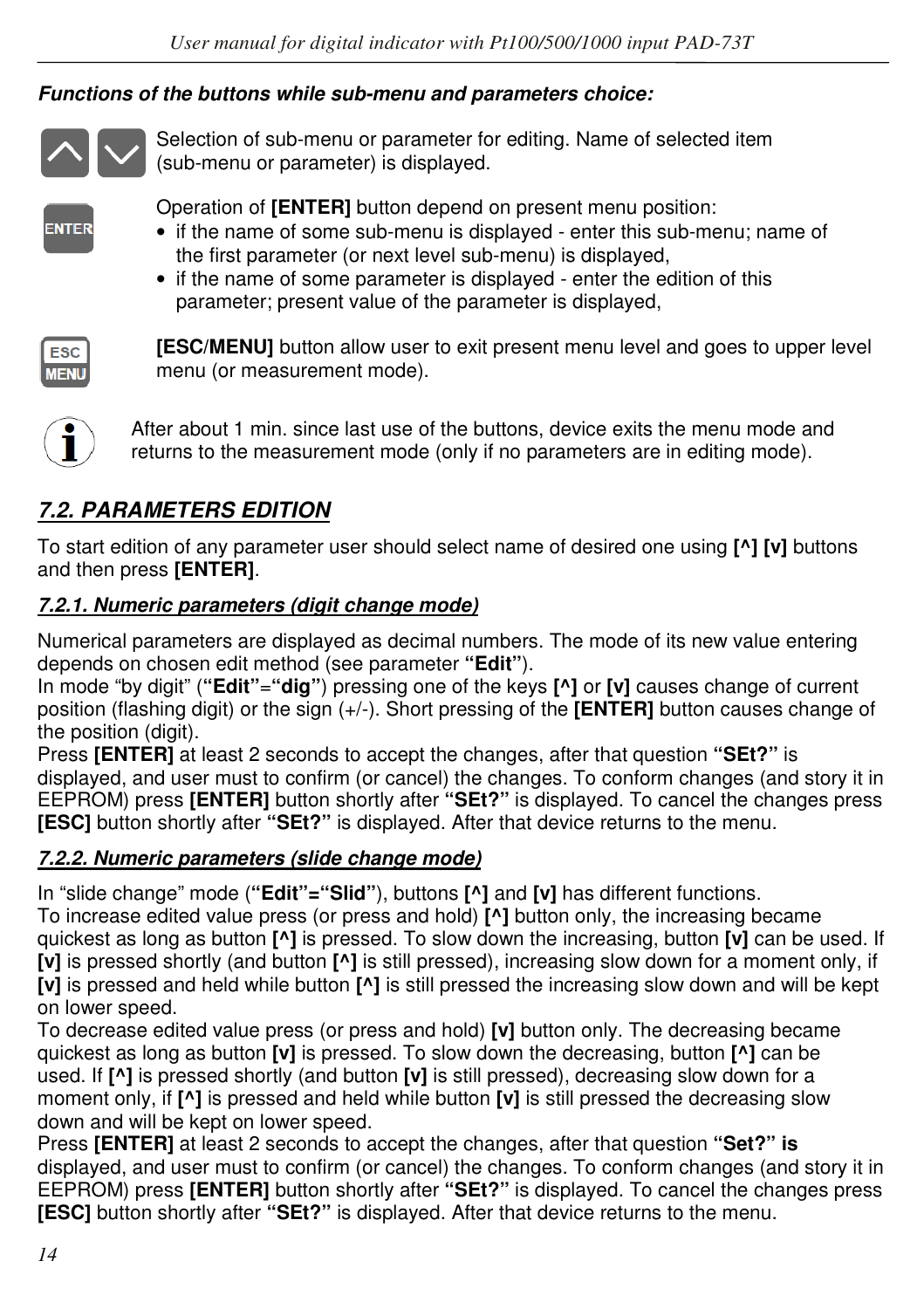#### *7.2.3. Switch parameters ("LIST" type)*

Switch parameters can be described as a sets of values (a lists) out of which only one of the options available on the list can be selected for the given parameter. Options of switching parameter are selected using **[^]**, **[v]** keys.

Short pressing of **[ENTER]** causes in displaying of the acknowledge question (**"SEt?"**). If key **[ENTER]** is pressed again, the changes are accepted, stored in EEPROM end the edition process finished. Pressing the key **[ESC]** after **"SEt?"** causes in cancelling of made changes and returning to menu.

#### *Functions of buttons when editing numeric and switching parameters:*



While editing numeric parameter:

• change of current (flashing) digit

• slide change of value (acceleration, deceleration, direction change) While editing switch parameter - selection of switch parameter.



If numerical parameter is being edited, a short press of **[ENTER]** button change edited position. A long press of **[ENTER]** button (at lest 2 sec.) causes of display a **"SEt?"** ask, which allow user to make sure if change of the parameter value is correct. If switch parameter is being edited, a short press of **[ENTER]** button causes of display a **"SEt?"** ask. When **[ENTER]** button is pressed again (while **"SEt?"** is displayed) the new value of the parameter is stored in EEPROM memory.

| ___          |
|--------------|
| -<br>--<br>٠ |

Pressing this button operator can cancel the changes done up to now (if they were not approved by **[ENTER]** button after the **"SEt?"** ask) and come back to menu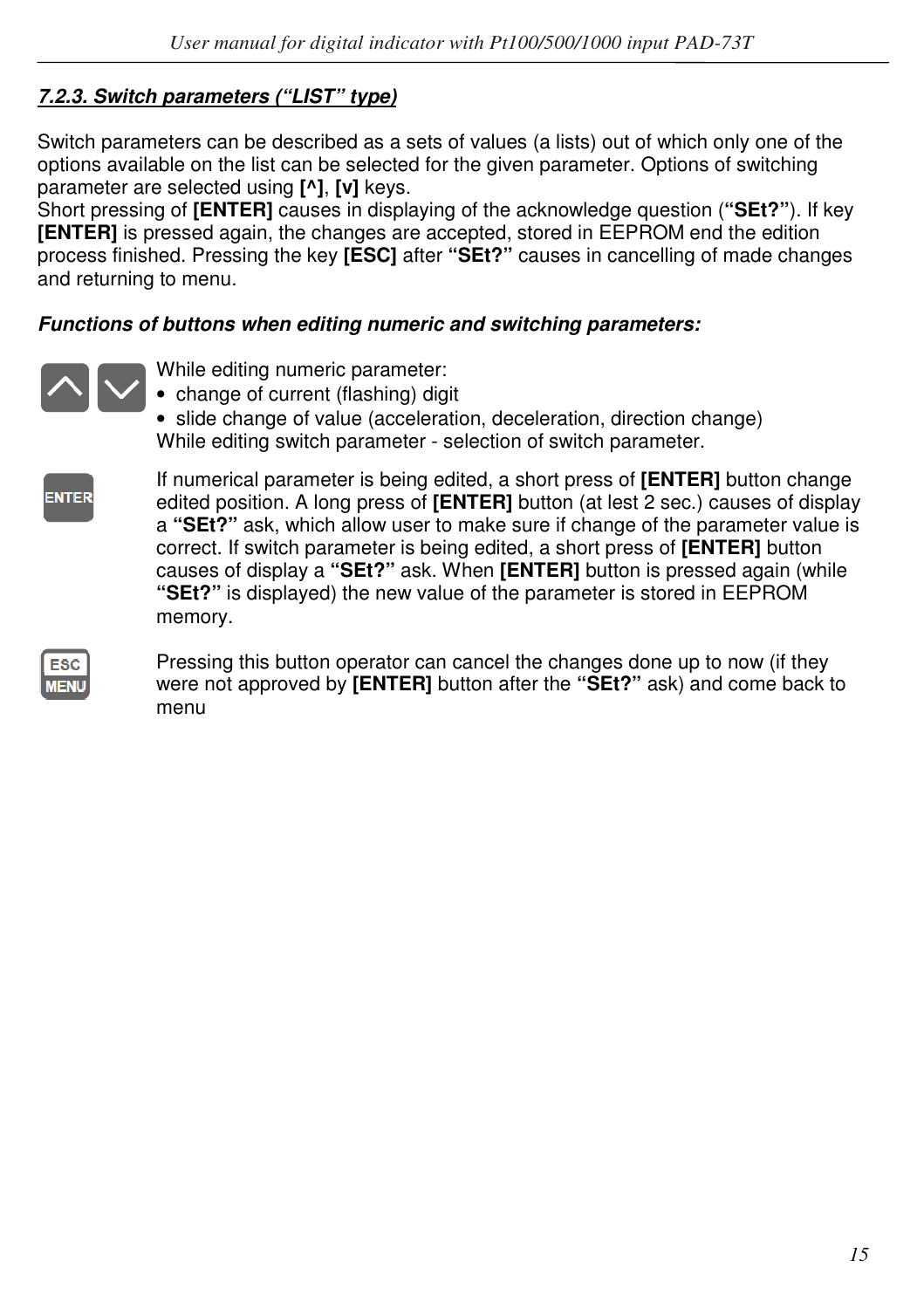# *7.3. MENU DESCRIPTION*

**"- - - -"** - password checking. If some password different from **"0000"** is set, then every enter to main menu follows the entering of password. If entered password is correct then first menu position will be displayed else warning **"Err"**, and unit returns to measurement mode.



Due to problem with direct displaying of **"m"** letter, it is exchanged with special sign **" "**. Independently in user manual letters **"m"** is used to make it more readable (example: **"modE"**).

#### *7.3.1. "inPt" menu*

This menu presets the measurement input:

"**tYPE**" - type of the input / sensor. This parameter can be set to values:

*"Pt 1" "*- Pt-100 input, *"Pt 5""* - Pt-500 input, *"Pt10""* - Pt-1000 input.

- **"FiLt"**  this parameter sets filtration rate. It can be set to values from 0 (no filtration) to 5 (strongest filtration – time window about 2 sec).
- **"toFS"**  offset (expressed in 0.1 °C, range ± 9.9 °C.). This parameter allows shifting of measurement scale, and express value added to calculated (measured) result.

#### *7.3.2. "bri" parameter*

This parameter allows user to set bright of the LED display, bright can be set to conventional values from 1 to 8.

#### *7.3.3. "HOLd" menu*

This menu contains parameters connected with peak detection function. See also full description of the peak detection function in paragraph: *DETECTION OF THE PEAK VALUES* 

**"modE"** - the type of detected changes of the input signal, can be set to values:

*"norm"* - peaks, peak and next drop of the input signal of value equal at least **"PEA"**, *"inv"* - drops, drop and next peak of the input signal of value equal at least **"PEA"**,

- **"PEA"**  minimal detected signal change classified as peak or drop (see Figure 6.1)
- **"timE"**  maximum time of displaying of the peak (drop) value, can be set from 0.1 to 19.9 sec, with 0.1 sec. resolution
- **"HdiS"**  type of displayed values:

 *"rEAL"* - current value is displayed  *"HOLd"* - peak (drop) value is displayed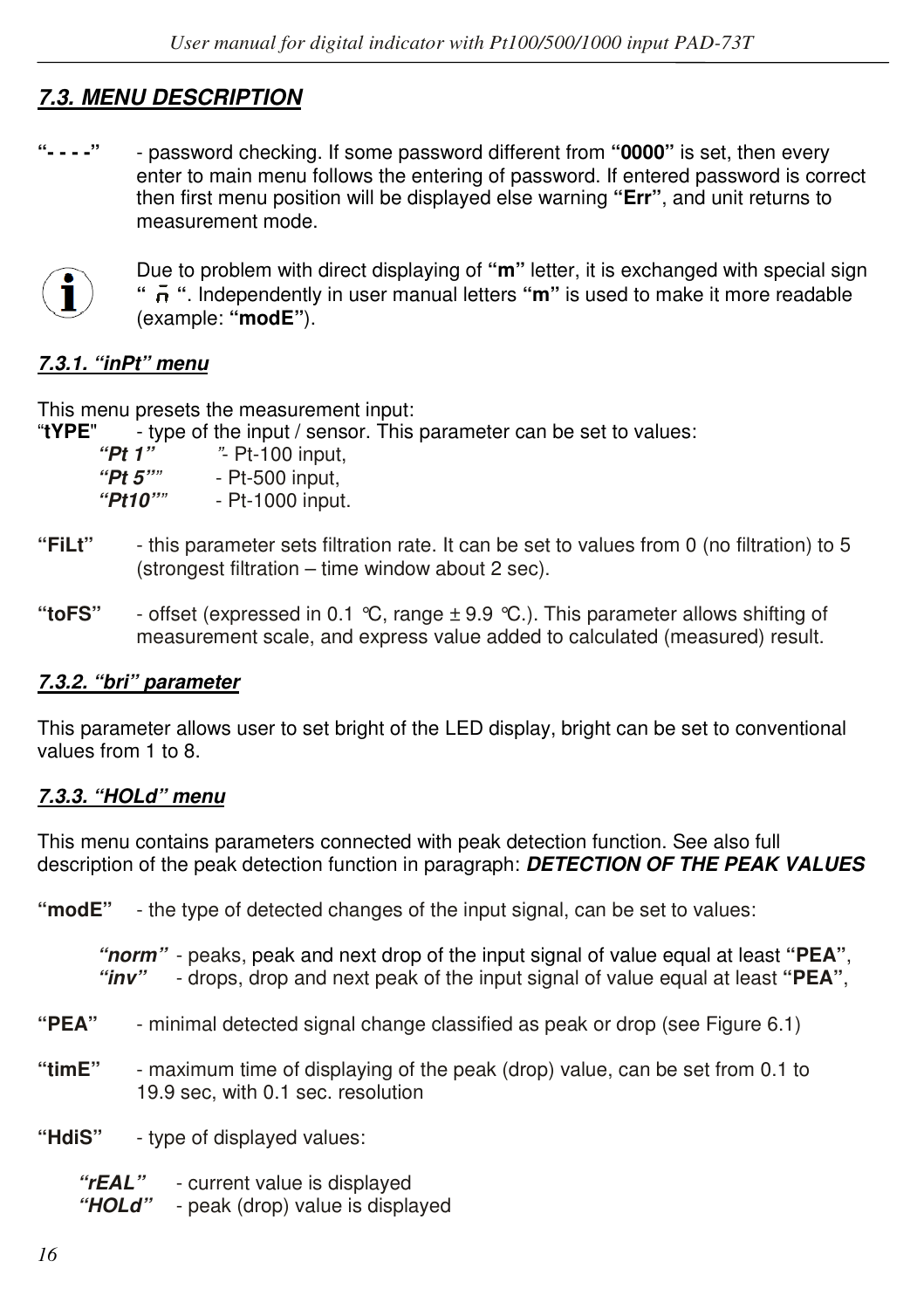#### *7.3.4. "Scod" parameter*

This parameter defines user password (4-digits number). If this parameter is set at value **"0000"**, user password is turned off.

> **If the user do not remember his password, the access to the menu is possible by the "one-use password". To get this password please contact with Marketing Division. "Single use password" can be used only one time, after that it is destroyed. Entering this password causes in clearing of user password, it means sets the user password to "0000".**



The "one-use password" can be used **ONE TIME ONLY**, it is impossible to use it again! The "one-use password" can be restored by Service Division only.

### *7.3.5. "rS" menu*

This menu is connected with RS-485 interface, and sets his properties:

- **"Addr"**  this parameter defines the address of the device, accordingly to Modbus protocol. It can be set in range from 0 to 199. If the value 0 is set then device, responds to frames with address 255 (FFh).
- **"bAud"**  this parameter determines RS-485 interface baud rate. It can be set to one of 8 possible values: **"1.2"**, **"2.4"**, **"4.8", "9.6"**, **"19.2"**, **"38.4"**,**"57.6"**,**"115.2"**, which respond to the baud rates of 1200, 2400, 4800, 9600, 19200, 38400, 57600 and 115200 bit/sec respectively.
- **"mbAc"**  this parameter sets the access to the configuration registers of the device. Possible values:
	- *"on"*  configuration registers can be set via RS-485 interface,
	- *"oFF*  configuration registers cannot be set via RS-485 interface.
- **"rESP"**  this parameter defines minimal (additional) delay between the Modbus message and the answer of the device (received and sent via RS-485 interface). This additional delay allows the device to work with poor RS-converters which do not works properly on baud rates higher than 19200. This parameter can be set to one of values:

 *"Std"* - answer as quick as possible, no additional delay  *"10c" "20c" "50c" "100c" "200c"*  - answer delayed of 10, 20, 50, 100 of 200 chars respectively, where one character time depends on selected baud rate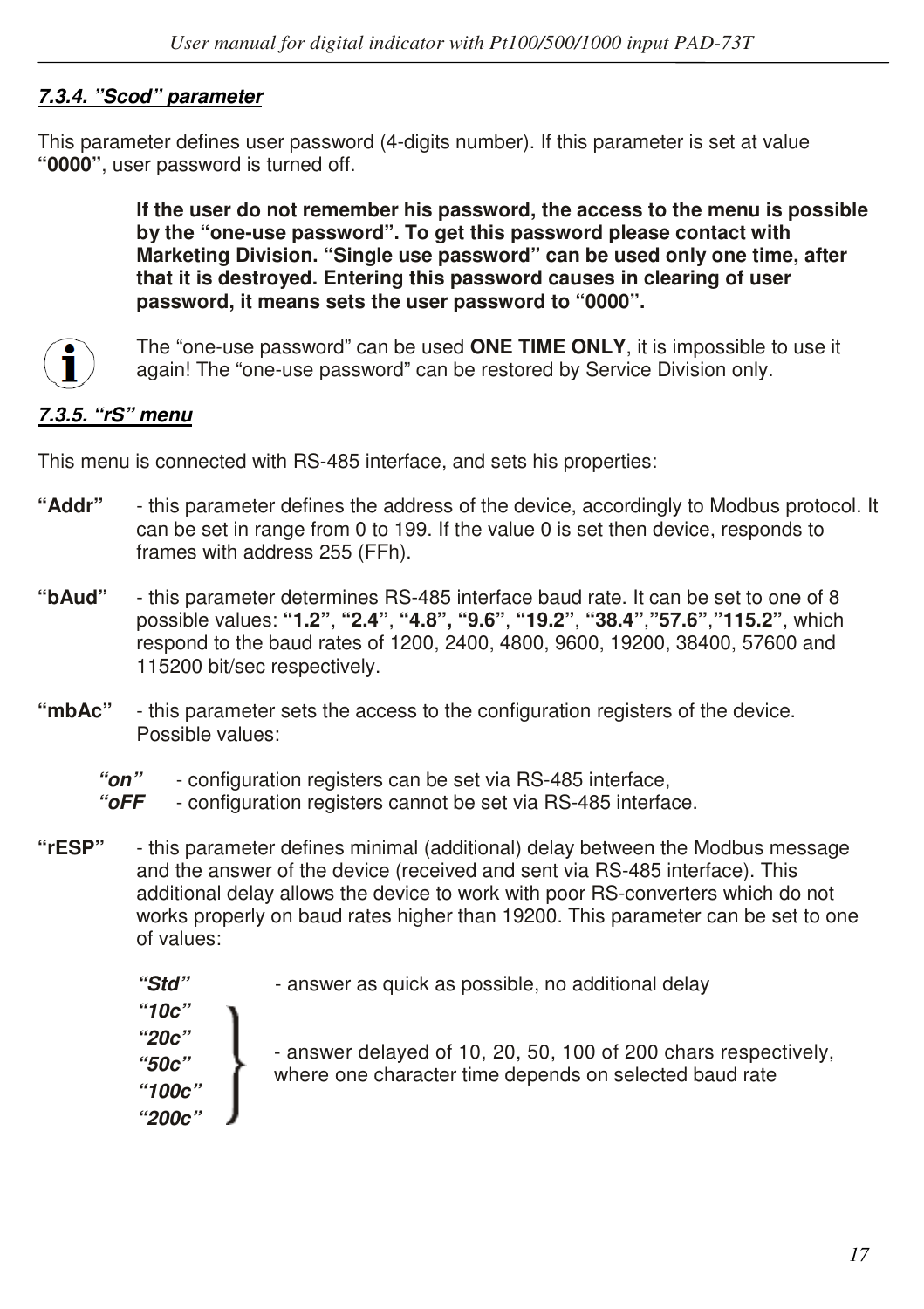

In the most cases parameter **"rESP"** should be set to **"Std"** (no additional delay). Unfortunately for some third party RS-converters **"rESP"** should be adjusted experimentally. Table 7.1 contains most frequently used values.

| "bAud" parameter | "38.4" | "57.6" | "115.2" |  |
|------------------|--------|--------|---------|--|
| "rESP" parameter | "10c"  | "20c"  | "50c"   |  |

#### *Tab.7.1. Settings of "rESP" parameter*

#### *7.3.6. "Edit" parameter*

This parameter allows to change the edition mode of numerical parameters:

"**dig**" - the change to "by digit" mode,

 *"Slid"* - slide change mode.

#### *7.3.7. "dEFS" parameter*

This setting allows to restore the factory settings of the device. To get the access to this option special password is required: "5465", next the device displays acknowledge question **"SEt?"**. Press **[ENTER]** to acknowledge the restoring of factory settings or **[ESC]** to cancel.

#### *7.3.8. "SErv" menu*

This menu contains the parameters for authorized service only. To enter this menu proper service password must be entered. Improper settings can causes of damage of the device.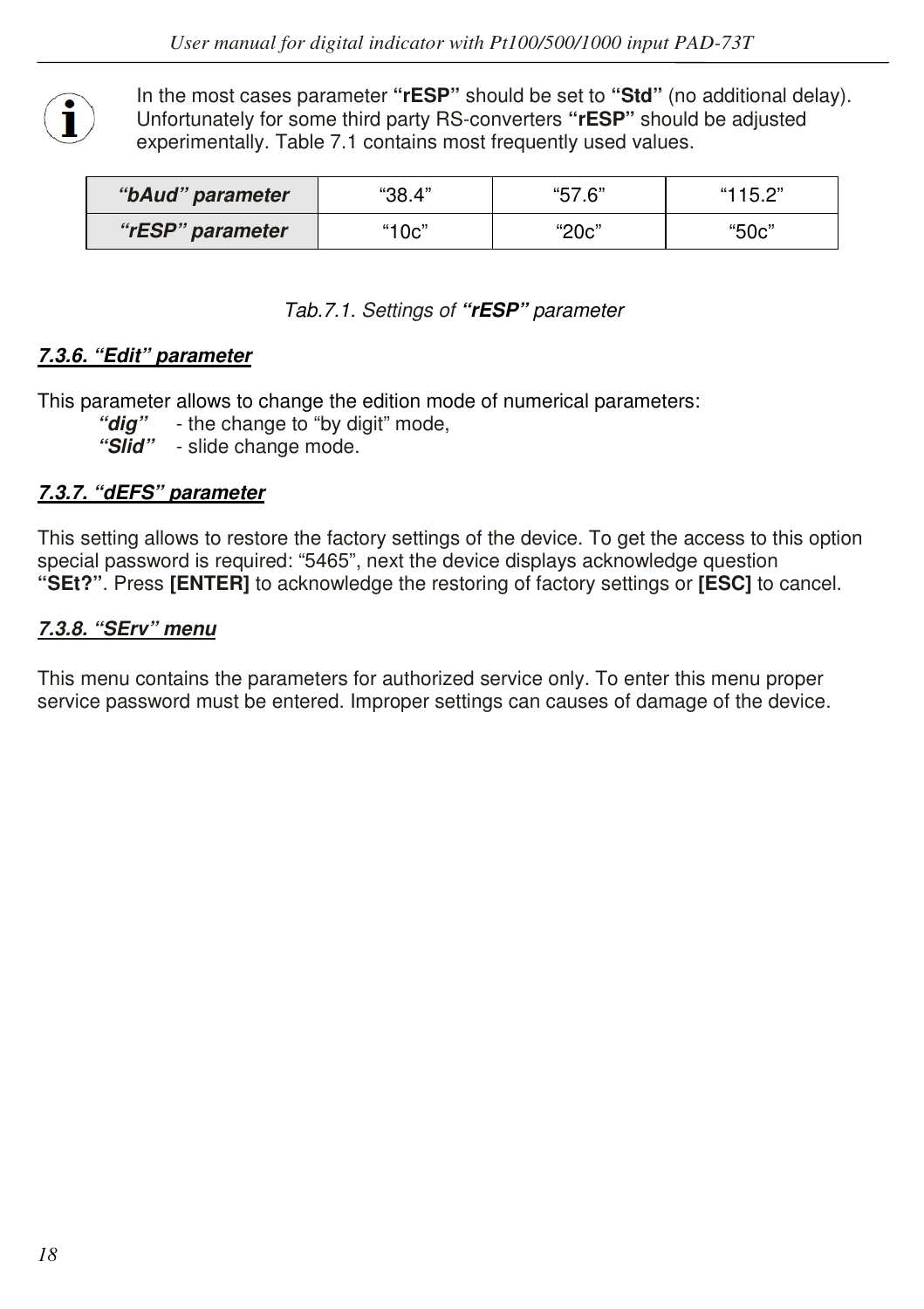# *7.4. MENU STRUCTURE*

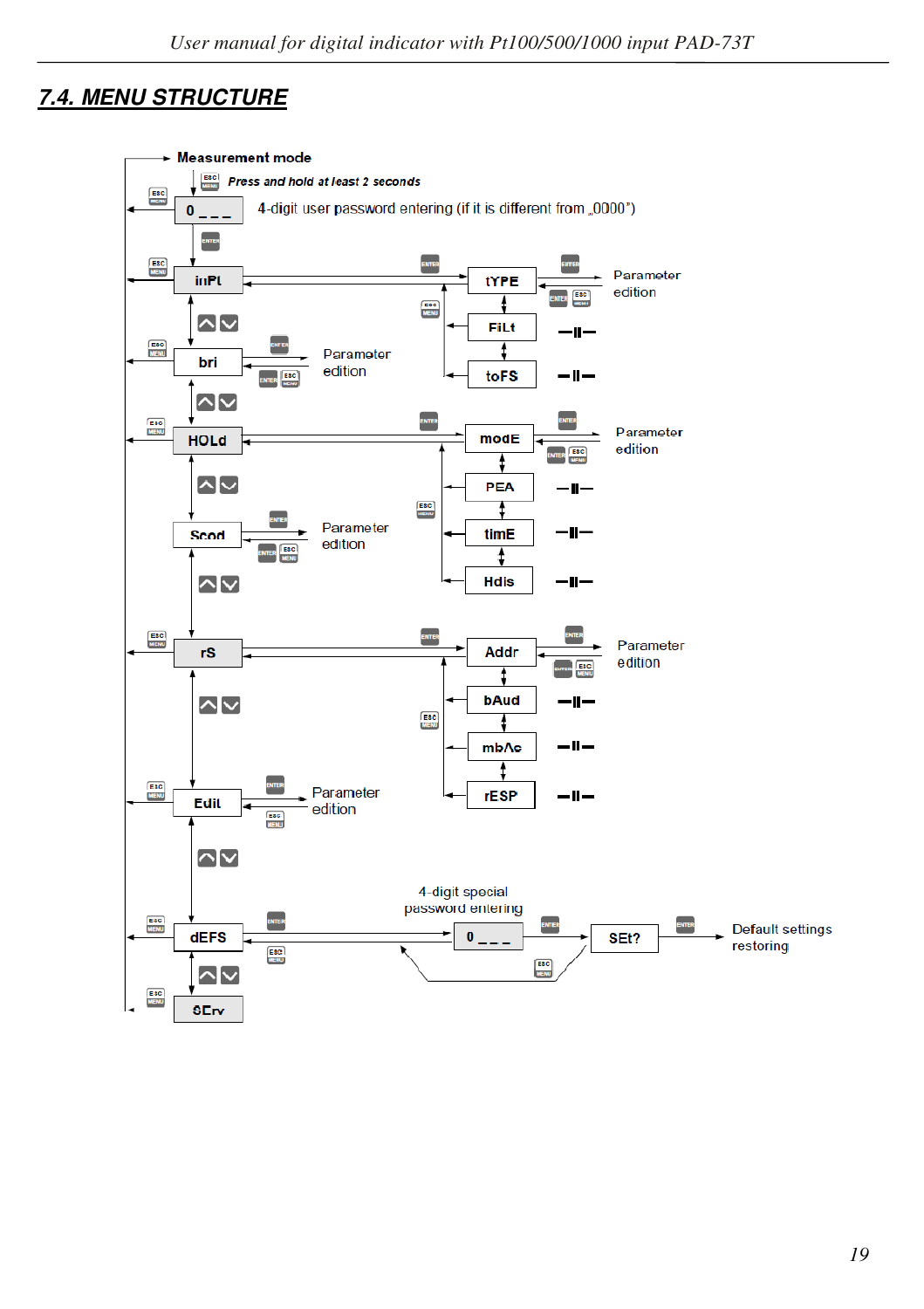# *8. THE MODBUS PROTOCOL HANDLING*

| Transmission parameters: | 1 start bit, 8 data bits, 1 or 2 stop bit (2 bits are send, 1 and 2 bits |
|--------------------------|--------------------------------------------------------------------------|
|                          | are accepted when receive), no parity control                            |
| Baud rate:               | selectable from: 1200 to 115200 bits/sec                                 |
| Transmission protocol:   | MODBUS RTU compatible                                                    |

The device parameters and display value are available via RS-485 interface, as HOLDING-type registers (numeric values are given in U2 code) of Modbus RTU protocol. The registers (or groups of the registers) can be read by 03h function, and wrote by 06h (single registers) or 10h (group of the registers) accordingly to Modbus RTU specification. Maximum group size for 03h and 10h functions cannot exceeds 16 registers (for single frame).



The device interprets the broadcast messages, but then do not sends the answers.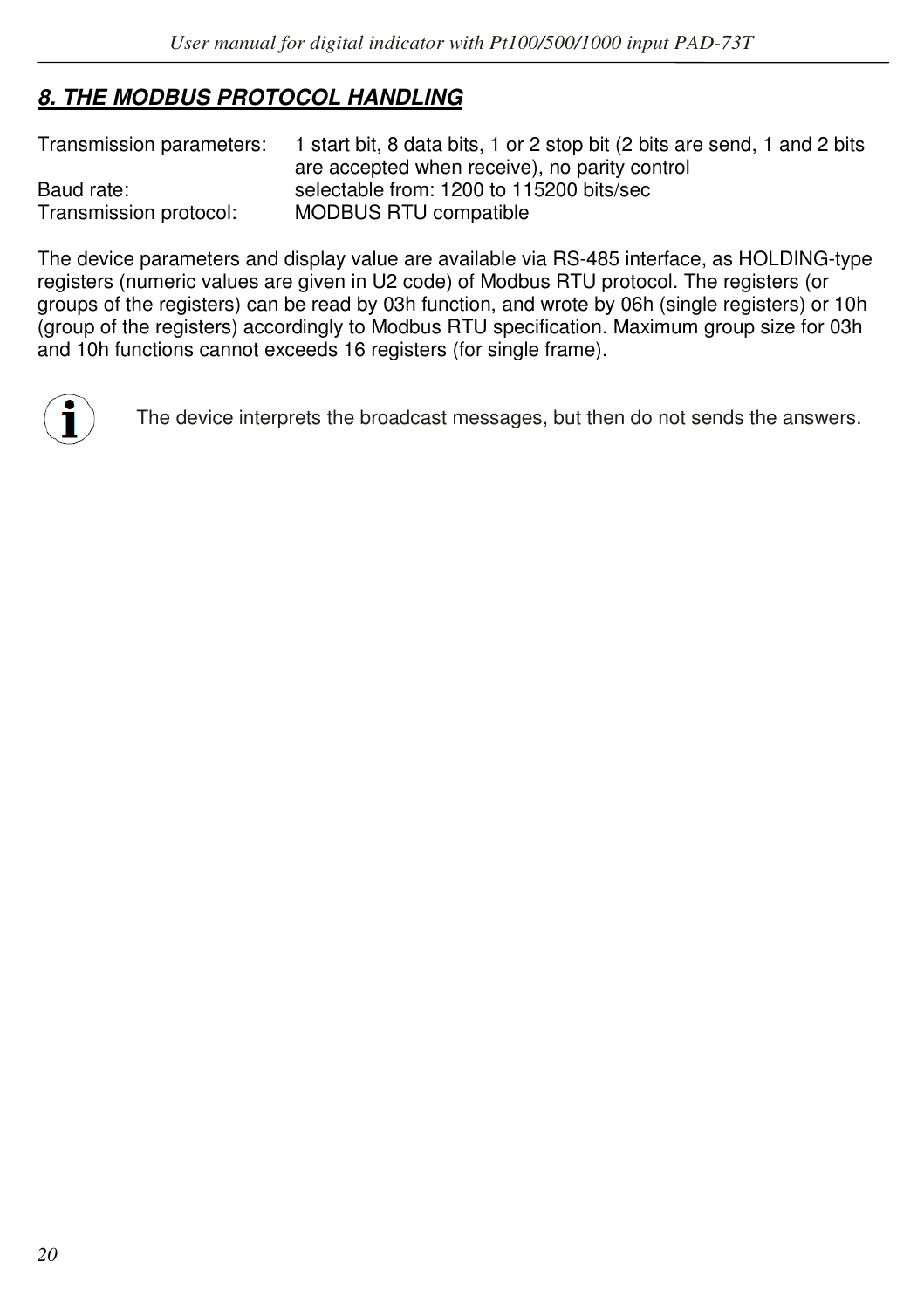# *8.1. LIST OF REGISTERS*

| Register                        | Write     | Range            | <b>Register description</b>                                                                                                                                                                  |  |  |  |
|---------------------------------|-----------|------------------|----------------------------------------------------------------------------------------------------------------------------------------------------------------------------------------------|--|--|--|
| 01h                             | No        | $-999 \div 9999$ | Measurement value (no decimal point)                                                                                                                                                         |  |  |  |
| 02h<br>No<br>0h, A0h, 60h       |           |                  | The status of the current measurement: <b>Oh</b> - data valid: <b>AOh</b> - top<br>border of the measurement range is exceeded; 60h - bottom<br>border of the measurement range is exceeded; |  |  |  |
| 03h                             | No.       | $\mathbf{1}$     | "Pnt " parameter (decimal point position), constant value 1 - "0.0"                                                                                                                          |  |  |  |
| 06h                             | <b>No</b> | $-999 \div 9999$ | Peak (drop) value (no decimal point)                                                                                                                                                         |  |  |  |
| 10h                             | Yes       | $0 \div 2$       | "tyPE" parameter in "InPt" menu (input type).<br>0 - Pt-100; 1 - Pt-500; 2 - Pt-1000                                                                                                         |  |  |  |
| 12h                             | Yes       | 0 ÷ 5            | "FiLt" parameter in "InPt" menu (measurement filtering rate)                                                                                                                                 |  |  |  |
| 18h                             | Yes       | $-99 \div 99$    | "toFS" parameter in "InPt" menu (shift of measurement scale),<br>expressed by 0.1 ℃                                                                                                          |  |  |  |
| $20h^2$                         | Yes       | $0 \div 199$     | Device address                                                                                                                                                                               |  |  |  |
| 21h                             | <b>No</b> | 20B2h            | Device identification code (ID)                                                                                                                                                              |  |  |  |
| $22h^3$                         | Yes       | $0 \div 7$       | "bAud" parameter in "rS" menu (baud rate);<br>0 - 1200 baud; 1 - 2400 baud; 2 - 4800 baud; 3 - 9600 baud;<br>4 - 19200 baud; 5 - 38400 baud; 6 - 57600 baud; 7 - 115200 baud                 |  |  |  |
| 23h <sup>4</sup>                | Yes       | $0 \div 1$       | "mbAc" parameter in "rS" menu (permission to write registers<br>via RS-485 interface); 0 - write denied; 1 - write allowed                                                                   |  |  |  |
| 25h<br>Yes<br>0 ÷ 5             |           |                  | "rESP" parameter in "rS" menu (additional response delay);<br>0 - no additional delay; 1 - "10c" option; 2 - "20c" option;<br>3 - "50c" option; 4 - "100c" option; 5 - "200c" option;        |  |  |  |
| 2Dh                             | Yes       | $1 \div 8$       | "bri" parameter (display brightness);<br>1 - the lowest brightness; 8 - the highest brightness                                                                                               |  |  |  |
| 2Fh<br>$0 \div 1$<br><b>Yes</b> |           |                  | "Edit" parameter (numerical parameters edit<br>mode); 0 - "dig" mode; 1 - "SLid" mode                                                                                                        |  |  |  |
| 50h                             | Yes       | $0 \div 1$       | "modE" parameter in "HOLd" menu (type of detected changes):<br>$0$ - peaks; $1$ - drops                                                                                                      |  |  |  |
| 51h<br>Yes<br>0 ÷ 9999          |           |                  | "PEA" parameter in "HOLd" menu (minimum detectable change,<br>no decimal point included)                                                                                                     |  |  |  |
| 52h                             | Yes       | $1 \div 199$     | "timE" parameter in "HOLd" menu, maximum peaks' (or<br>drops') display time expressed in seconds                                                                                             |  |  |  |
| 53h<br>Yes<br>$0 \div 1$        |           |                  | "HdiS" parameter in "HOLd" menu:<br>0 - "rEAL" mode ; 1 - HOLd" mode                                                                                                                         |  |  |  |

2 3 4 - after writing to register no 20h the device responds with an "old" address in the message.

- after writing to register no 22h the device responds with the new baud rate.

 - the value of the "mbAc" parameter is also connected to write to this register, so it is possible to block a writes, but impossible to unblock writes via RS-485 interface, The unblocking of the writes is possible from menu level only.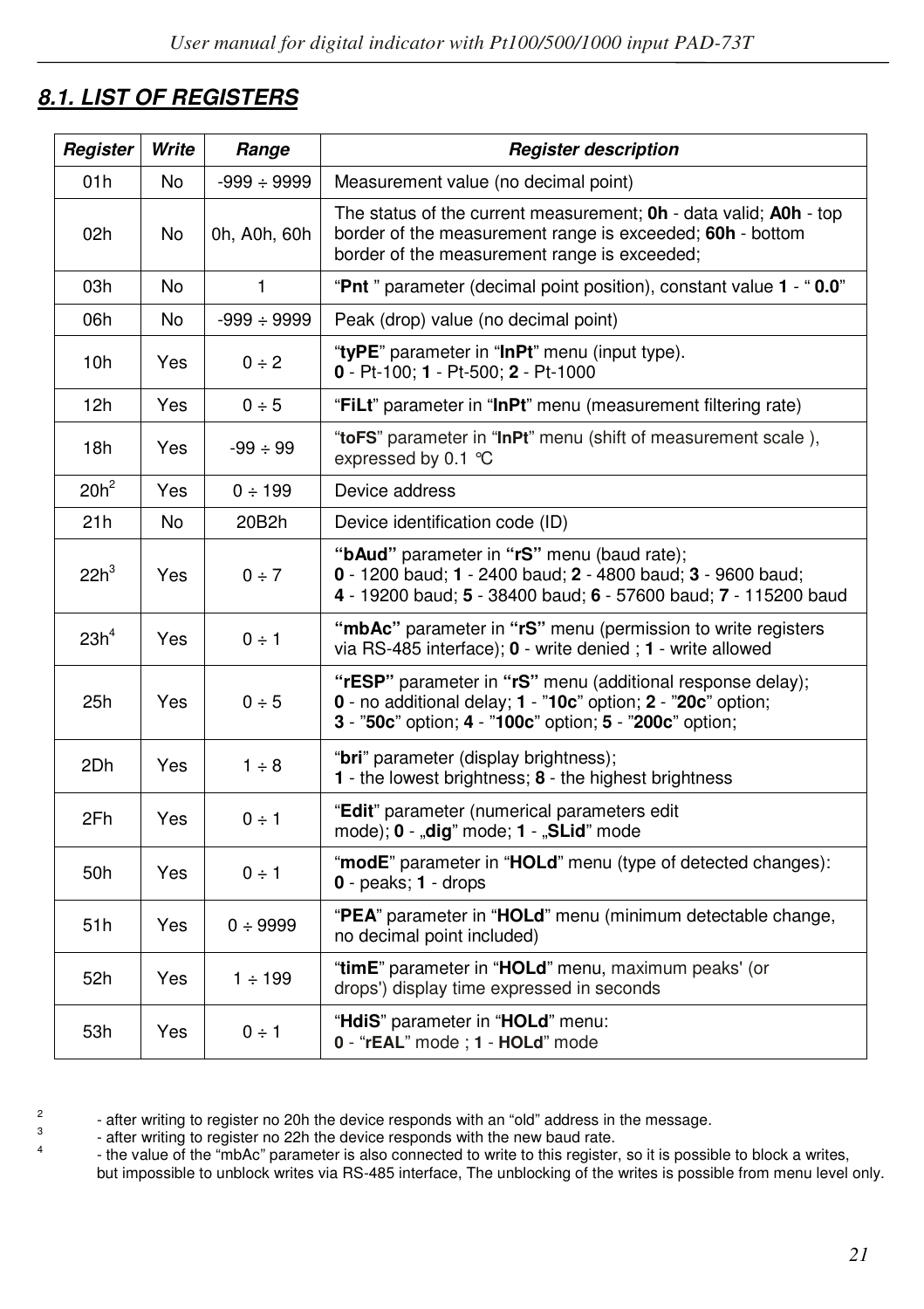## *8.2. TRANSMISSION ERRORS DESCRIPTION*

If an error occurs while write or read of single register, then the device sends an error code according to Modbus RTU specifications (example message no 1).

Error codes:

| 01 h | - illegal function (only functions 03h, 06h and 10h are available), |
|------|---------------------------------------------------------------------|
| 02h  | - illegal register address                                          |
| 03h  | - illegal data value                                                |
| 08h  | - no write permission (see: "mbAc" parameter)                       |
| A0h  | - exceed of upper border of input range                             |
| 60h  | - exceed of lower border of input range                             |

A0h and 60h codes can appear only during reg. 01h is reading by 03h function (read of a single register).

## *8.3. EXAMPLES OF QUERY/ANSWER FRAMES*

Examples apply for device with address 1. All values are represent hexadecimal.

Field description:

| <b>ADDR</b>    | Device address on modbus network                                           |
|----------------|----------------------------------------------------------------------------|
| <b>FUNC</b>    | Function code                                                              |
| <b>REG H.L</b> | Starting address (address of first register to read/write, Hi and Lo byte) |
|                | <b>COUNT H.L</b> No. of registers to read/write (Hi and Lo byte)           |
| <b>BYTE C</b>  | Data byte count in answer frame                                            |
| DATA H.L       | Data byte (Hi and Lo byte)                                                 |
| <b>CRC L.H</b> | CRC error check (Hi and Lo byte)                                           |
|                |                                                                            |

#### **1. Read of the displayed value (measurement), PAD-73T device address = 01h:**

| ADDR | I FUNC |  | REG H.L | COUNT H,L |  | CRC L.H |    |
|------|--------|--|---------|-----------|--|---------|----|
| 01   | 03     |  |         | 00        |  | D5      | CА |

a) The answer (we assume that the measure result is not out of range):

|    | ADDR   FUNC | BYTE C | DATA H.L |    | CRC L.H |    |
|----|-------------|--------|----------|----|---------|----|
| 01 | 03          | 02     | 00       | FЕ | F8      | 04 |

DATA H,  $L -$  displayed value = 255, no decimal point. Decimal point position can be read from reg. 03h.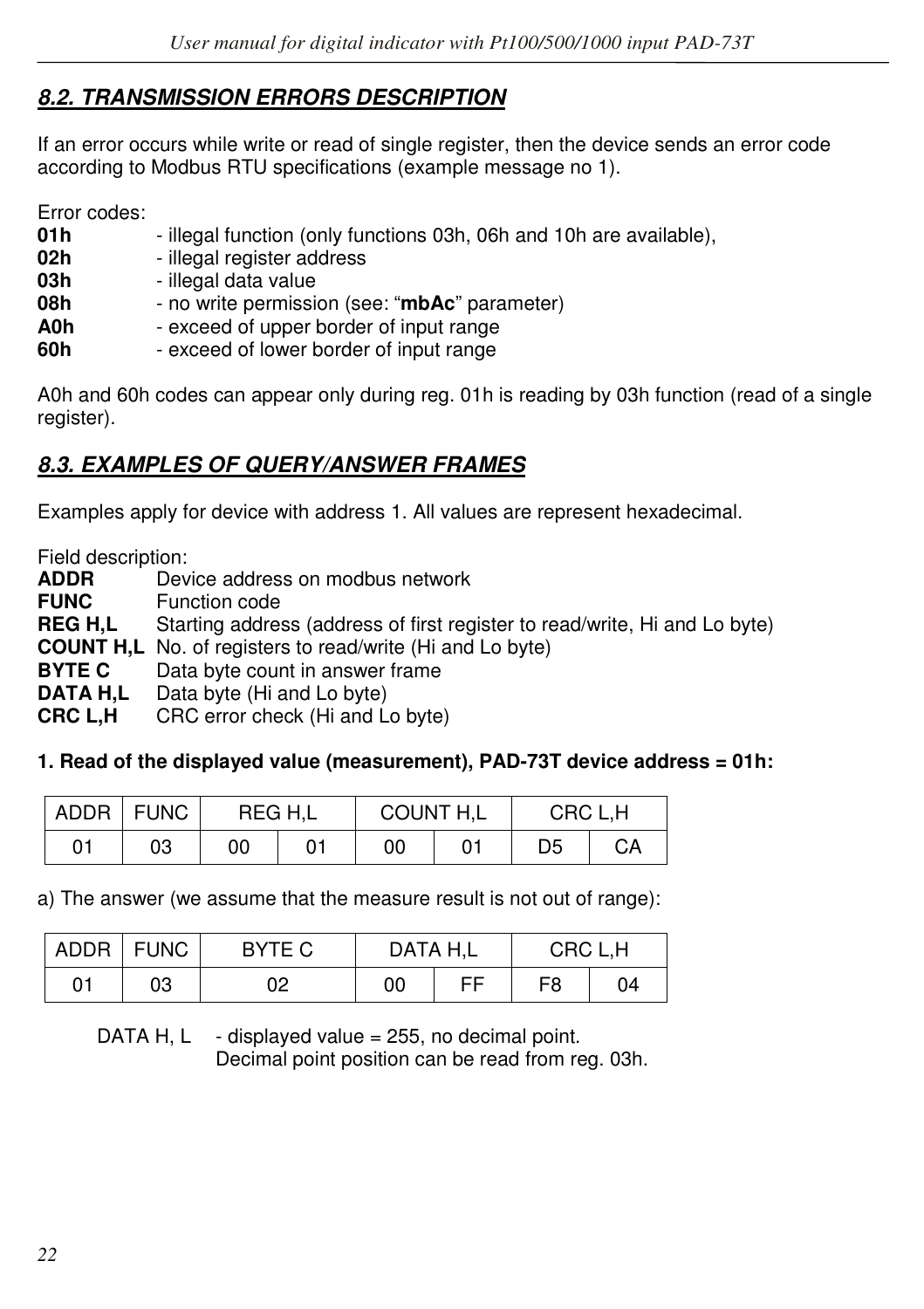The answer (if an error occur):

|    | ADDR   FUNC | <b>ERROR</b> | CRC L.H |    |  |
|----|-------------|--------------|---------|----|--|
| 01 | 83          | 60           | 41      | 18 |  |

ERROR - error code = 60h, bottom border of the measurement range is exceeded

#### **2. Read of device ID code**

| <b>ADDR</b> | <b>FUNC</b> | REG H.L |    | <b>COUNT H.L</b> |  | CRC L.H |    |
|-------------|-------------|---------|----|------------------|--|---------|----|
| 01          | 03          | 00      | 21 | 00               |  | D4      | 00 |

The answer:

| <b>ADDR</b> | <b>FUNC</b> | I BYTE C<br>DATA H.L<br>CRC L.H |    |                |    |   |
|-------------|-------------|---------------------------------|----|----------------|----|---|
| 01          | 03          | 02                              | 20 | B <sub>2</sub> | 21 | ᄃ |

DATA - identification code (20B2h)

#### **3. Change of the device address from 1 to 2 (write to reg. 20h)**

| <b>ADDR</b> | <b>FUNC</b> |    | REG H.L |    | DATA H.L |    | CRC L.H |  |
|-------------|-------------|----|---------|----|----------|----|---------|--|
| 01          | 06          | 00 | 20      | 00 | 02       | 09 | C1      |  |

DATA H - 0

DATA L - new device address (2)

The answer (the same as the message):

| ADDR | <b>FUNC</b> | REG H.L |    | DATA H.L |    | CRC L.H |    |
|------|-------------|---------|----|----------|----|---------|----|
| 01   | 06          | 00      | 20 | 00       | 02 | 09      | С1 |

#### **4. Change of baud rate of all devices connected to the net (BROADCAST message).**

| <b>ADDR</b> | <b>FUNC</b> | REG H.L |    | <b>COUNT H.L</b> |    | CRC L.H |    |
|-------------|-------------|---------|----|------------------|----|---------|----|
| 00          | 06          | 00      | 22 | 00               | 04 | 29      | D2 |

DATA H - 0

DATA L - 4, new baud rate 19200 baud



Device do not reply to BROADCAST-type messages.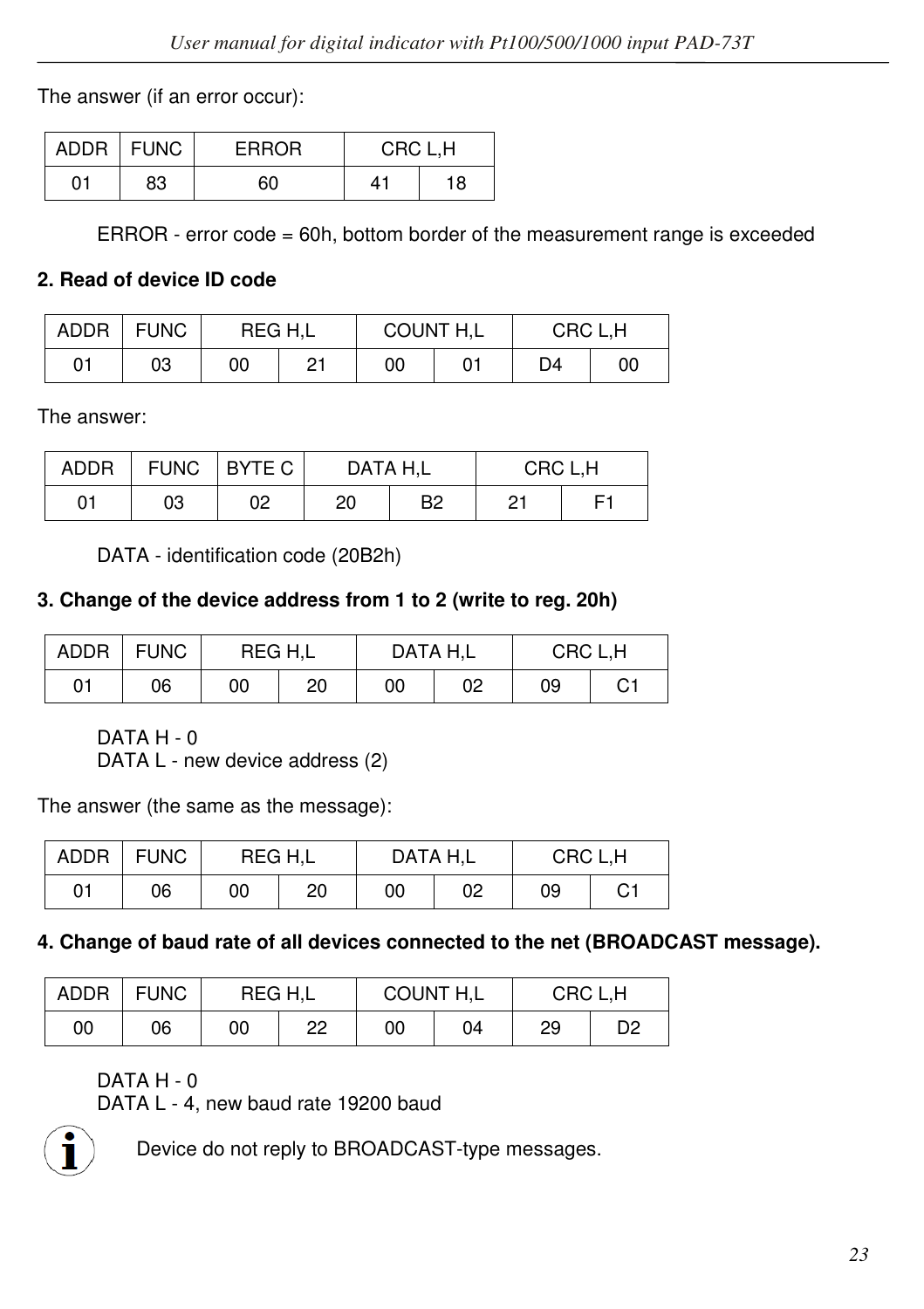#### **5. Read of the registers 1, 2 and 3 in one message (example of reading a number of registries in one frame):**

|    | ADDR FUNC |    | REG H.L | <b>COUNT H,L</b> |    | CRC L.H |    |
|----|-----------|----|---------|------------------|----|---------|----|
| 01 | 03        | 00 |         | 00               | 03 | 54      | 0Β |

COUNT L - the count of being read registers (max.16)

The answer:

|  | ADDR   FUNC   BYTE C   DATA H1,L1   DATA H2,L2   DATA H3,L3   CRC L,H |    |  |  |         |  |
|--|-----------------------------------------------------------------------|----|--|--|---------|--|
|  | 06                                                                    | 00 |  |  | 78   B4 |  |

 DATA H1, L1 - reg. 01h (10 - displayed value "1.0"), DATA H2, L2 - reg. 02h (0 - no errors), DATA H3, L3 - reg. 03h (1 - decimal point position "0.0").



**There is no full implementation of the Modbus Protocol in the device. The functions presented above are available only.**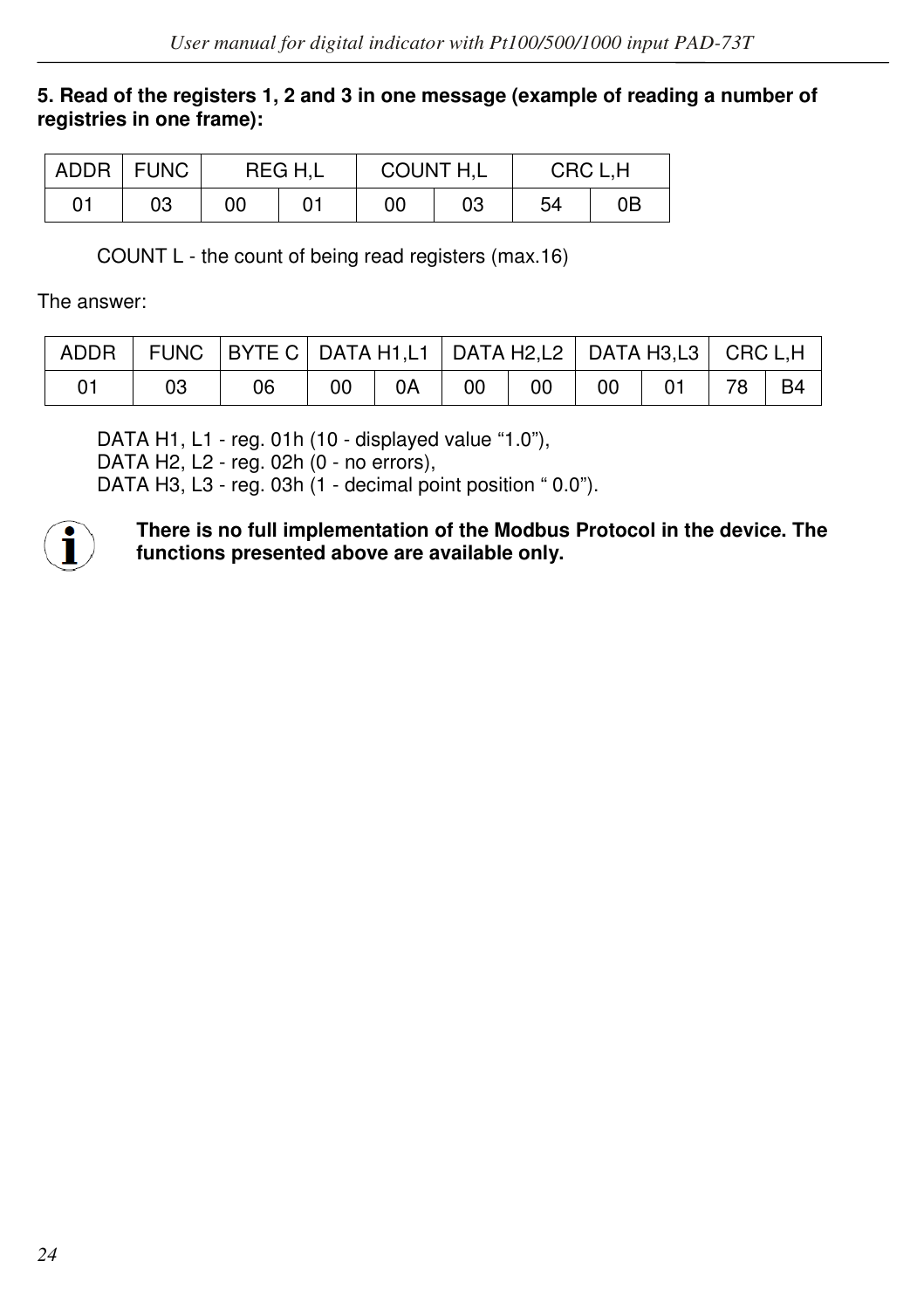# *9. DEFAULT AND USER'S SETTINGS LIST*

| <b>Parameter</b>                                        | <b>Description</b>                               | Default value    | User's value | Desc.<br>page |  |  |  |  |  |  |
|---------------------------------------------------------|--------------------------------------------------|------------------|--------------|---------------|--|--|--|--|--|--|
|                                                         | Configuration of measurement input ("inPt" menu) |                  |              |               |  |  |  |  |  |  |
| <b>tYPE</b>                                             | Input type                                       | "Pt $1"$         |              | 16            |  |  |  |  |  |  |
| FiLt                                                    | Filtering ratio                                  | $\Omega$         |              | 16            |  |  |  |  |  |  |
| toFS                                                    | Shifting of measurement scale                    | 0.0              |              | 16            |  |  |  |  |  |  |
|                                                         | <b>Display parameters</b>                        |                  |              |               |  |  |  |  |  |  |
| bri                                                     | Display brightness                               | bri <sub>6</sub> |              | 16            |  |  |  |  |  |  |
| Configuration of peaks detection function ("HOLd" menu) |                                                  |                  |              |               |  |  |  |  |  |  |
| modE                                                    | Kind of detected changes                         | norm             |              | 16            |  |  |  |  |  |  |
| <b>PFA</b>                                              | Minimum detected change                          | 0.0              |              | 16            |  |  |  |  |  |  |
| timE                                                    | Maximum time of peak displaying                  | 0.0              |              | 16            |  |  |  |  |  |  |
| HdiS                                                    | The type of displayed value                      | <b>HOLd</b>      |              | 16            |  |  |  |  |  |  |
|                                                         | RS-485 interface configuration (menu "rS")       |                  |              |               |  |  |  |  |  |  |
| Addr                                                    | Device address                                   | 0                |              | 17            |  |  |  |  |  |  |
| bAud                                                    | Baud rate                                        | 9.6              |              | 17            |  |  |  |  |  |  |
| mbAc                                                    | Permission to changes of configuration registers | on               |              | 17            |  |  |  |  |  |  |
| rESP                                                    | Additional delay of answer transmission          | Std              |              | 17            |  |  |  |  |  |  |
|                                                         | Configuration of numerical parameters edition    |                  |              |               |  |  |  |  |  |  |
| Edit                                                    | Numerical parameters edit mode                   | dig              |              | 18            |  |  |  |  |  |  |